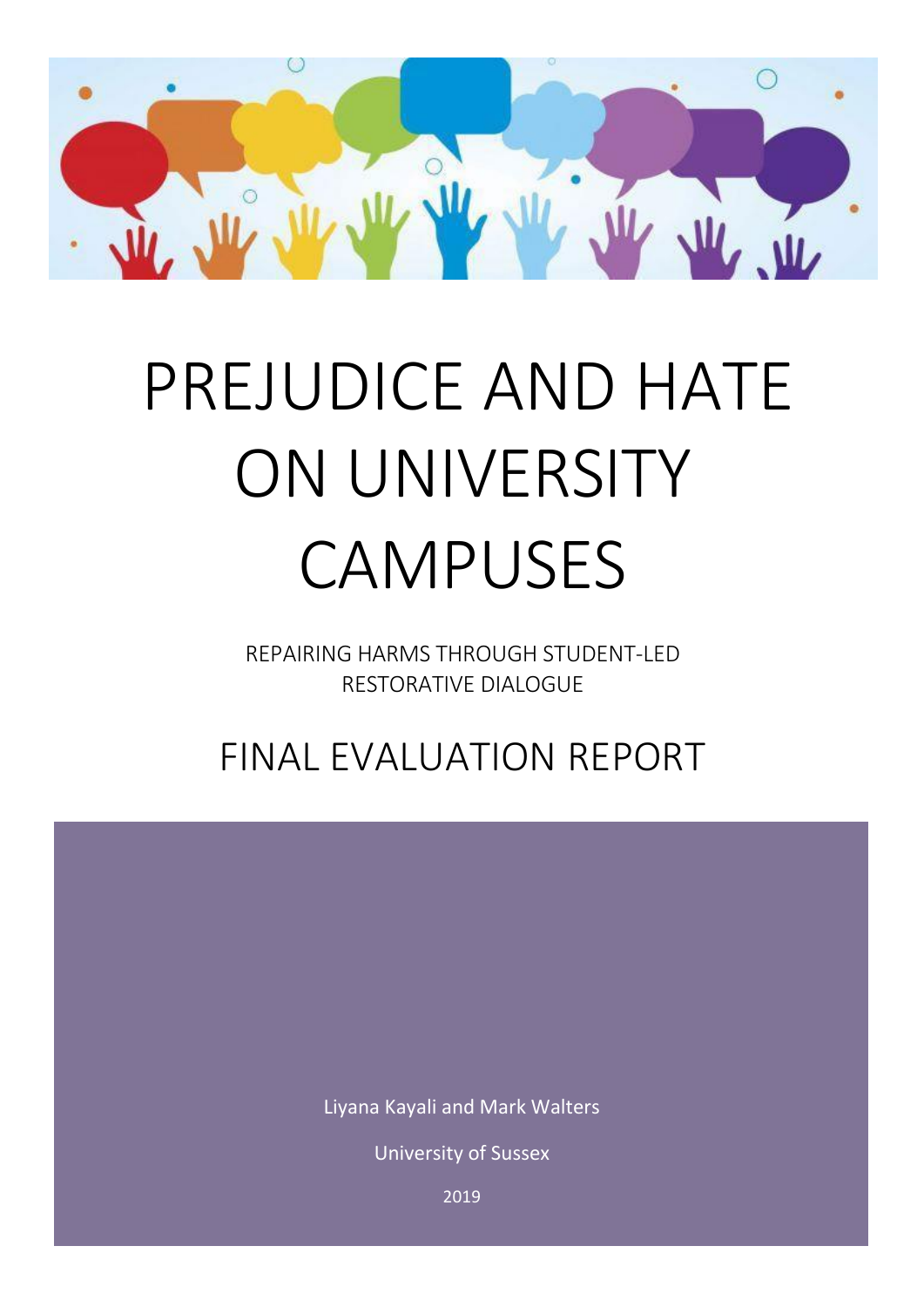# CONTENTS

| Engaging students responsible for harm and facilitating restorative solutions  15 |
|-----------------------------------------------------------------------------------|
|                                                                                   |
|                                                                                   |
|                                                                                   |
|                                                                                   |
|                                                                                   |
|                                                                                   |
|                                                                                   |
|                                                                                   |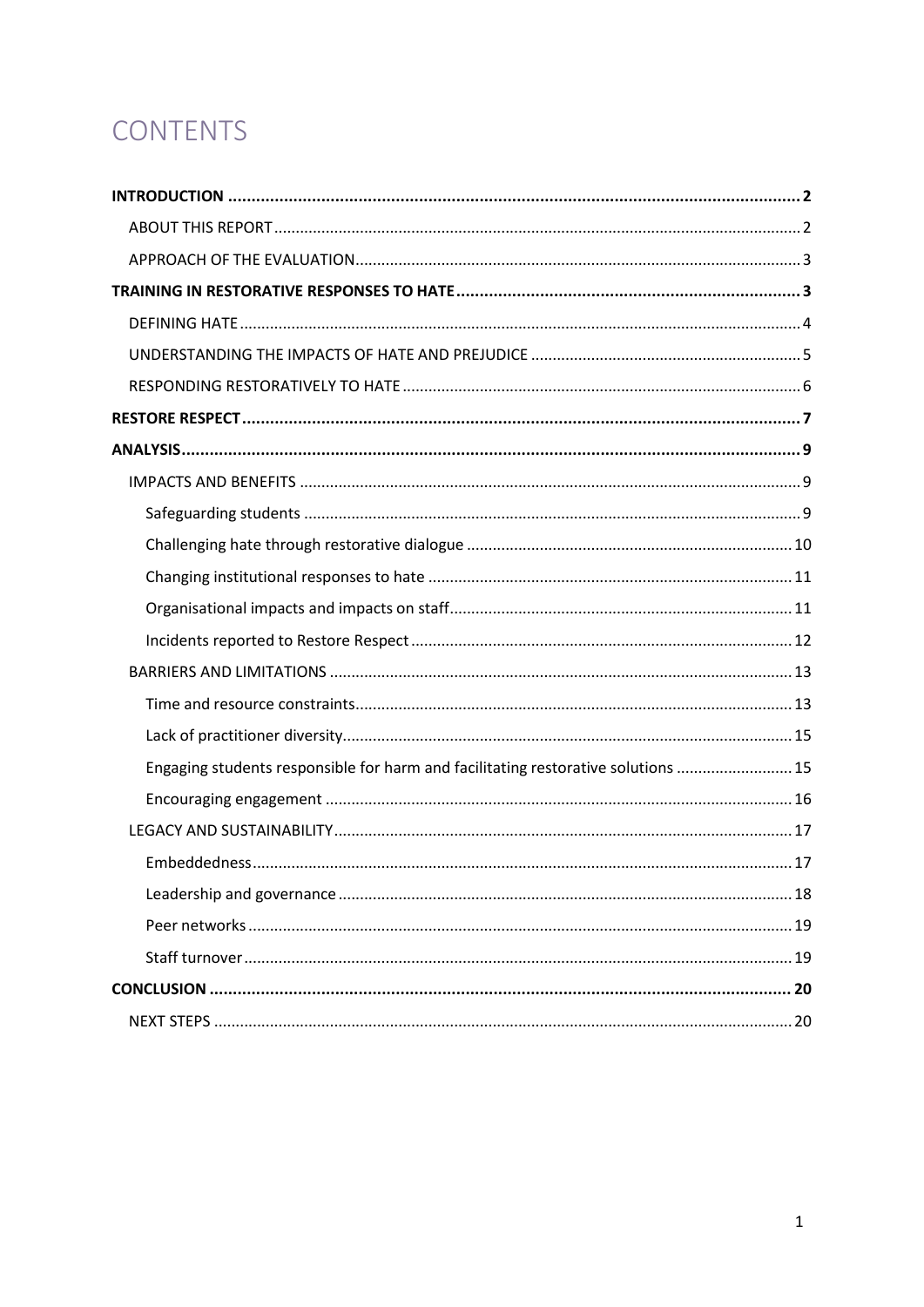## <span id="page-2-0"></span>**INTRODUCTION**

#### <span id="page-2-1"></span>**ABOUT THIS REPORT**

This report presents the final stage evaluation of the project *Hate crime on university campuses: Repairing the harms of hate and prejudice through student-led dialogue*. This project was undertaken at the University of Sussex and the University of Brighton and funded by the Office for Students (formerly HEFCE) Catalyst Student Safeguarding Fund, which provided grants to higher education (HE) providers to improve and enhance safeguarding against hate crime and online harassment. The central aim of this project was the establishment of a new initiative called Restore Respect which addresses hate crime, hate incidents, and hate speech through restorative practices.

The purpose of Restore Respect is to empower universities and students alike to address both the causes and consequences of prejudice and hate. The initiative is based on restorative justice theory and practice, which aims to use an inclusive dialogical process that focuses on the harm and how these harms can best be repaired. Based on research<sup>1</sup> conducted by a criminologist at the University of Sussex on the use of restorative justice for hate crime, Restore Respect aims to provide students with a space in which they can have their voices heard, have their experiences of hate and prejudice listened to, feel supported by their university and their peers, and feel empowered in helping to determine the best resolution.

The programme is managed by fully trained restorative practitioners (also known as facilitators) across both Student Services and the Student Union (SU) at the University of Sussex, and via Student Operations and Support at the University of Brighton. The programme provides a reporting mechanism for hate incidents and hate crimes to either the University (Brighton and Sussex) or to the SU (Sussex). Practitioners respond to reports within 48 hours. The aim is to identify the needs of those who have been harmed by hate and prejudice and to explore ways in which these harms can be resolved restoratively (full information can be found on the University of Sussex Restore Respect website: [http://www.sussex.ac.uk/studentlifecentre/issues/restore\\_respect\)](http://www.sussex.ac.uk/studentlifecentre/issues/restore_respect).

The project received funding for approximately one year, commencing in 2018 and ending in 2019. Over the course of this period, 107 staff members from both universities (42 at Brighton and 65 at Sussex) underwent training to respond to hate and prejudice restoratively. 11 staff members also undertook specially-designed advanced three-day training to become restorative practitioners. This training provided in-depth instruction on hate crime and its impacts, as well as the theory and practice of restorative justice. Trainees were required to participate in learning activities, complete tasks, and undertake role play, with the final day of training involving actors in the roles of students. After successfully completing training, practitioners received continued guidance and supervision from the project lead and project coordinator.

As the first initiative of its kind in the UK, a considerable amount of exploratory and preparatory work was required in order to understand the needs of students, the respective institutional structures, and how restorative practices could best be adapted to work within a university setting. At the conclusion of the project, the methods employed and the lessons gained from the project's

<sup>&</sup>lt;sup>1</sup> Walters, M.A. (2014) *Hate Crime and Restorative Justice: Repairing Harms, Exploring Causes, Oxford: OUP.*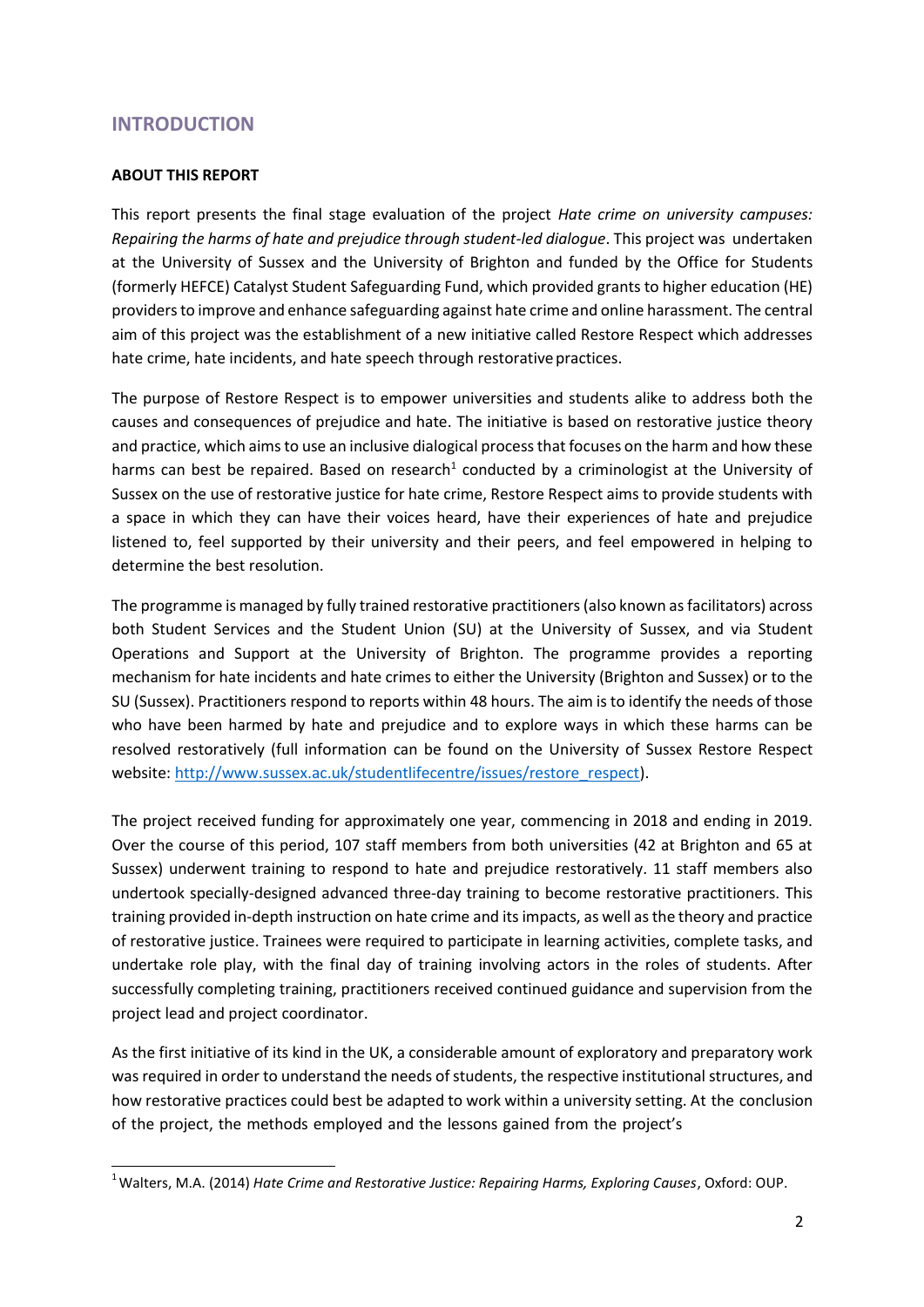implementation were developed into a toolkit to provide guidance to other HE providers on how to set up a restorative programme to address hate crime and hate incidents.

#### <span id="page-3-0"></span>**APPROACH OF THE EVALUATION**

This report continues the evaluation that was begun earlier in the project and presented in a preliminary report.<sup>2</sup> Based on interviews and observations with 41 student participants, the preliminary report detailed the experiences and impacts of hate and prejudice on campus and identified barriers to reporting. The aim was to collate data that would help inform the establishment of the programme, thereby ensuring that it is "student-led" and student-informed.

Guided by the foci and intended outcomes outlined by the Catalyst Safeguarding Fund, evaluation of the Restore Respect project examined its perceived compatibility with and responsiveness to student needs, staff training and involvement, the cultural and organisational change it has helped to bring about, and its legacy and sustainability.

Given that the programme was launched in October 2018 and funding ended in February 2019, the intervening period was considered too short a time-frame of operation on which to credibly base an assessment of reported cases and student satisfaction. As such, research for this final stage of evaluation aimed to examine the project's impact on the culture, processes, and approaches around safeguarding students at both universities, and involved the following methods:

- Completion of feedback and survey forms by participants of the various training sessions
- Eight semi-structured face-to-face or telephone interviews with staff members who were trained as restorative practitioners
- Ongoing desk research and review of the literature
- Thematic analysis of the findings of practitioner interviews

The findings from these activities were analysed together with the notes taken from continuous and ongoing meetings with staff and student representatives, as well as regular meetings with the programme's advisory group.

# <span id="page-3-1"></span>**TRAINING IN RESTORATIVE RESPONSES TO HATE**

The training of university staff was completed in two stages. During the first stage, 107 staff members from both universities (42 at Brighton and 65 at Sussex) underwent training on responding to hate and prejudice restoratively. The training involved a two-hour workshop delivered by Bonita Holland (project coordinator and experienced restorative practitioner) and Mark Walters (project lead).<sup>3</sup> Once this training programme was completed, student service managers and student union representatives were asked to put forward any staff members who wanted to complete the full three-day advanced training to become "restorative facilitators" and who would effectively go on to run Restore Respect. In total, 11 staff members were selected for this second stage of the training programme. The threeday training was led by Bonita Holland, with the assistance of an external

 $2$ See a full analysis in our accompanying report Kayali, L. and Walters, M. (2018) "Prejudice and Hate on University Campuses", University of Sussex. Available at: [http://sro.sussex.ac.uk/81958/.](http://sro.sussex.ac.uk/81958/)

 $3$  Full training slides can be accessed at[: http://www.sussex.ac.uk/studentlifecentre/issues/restore\\_respect](http://www.sussex.ac.uk/studentlifecentre/issues/restore_respect)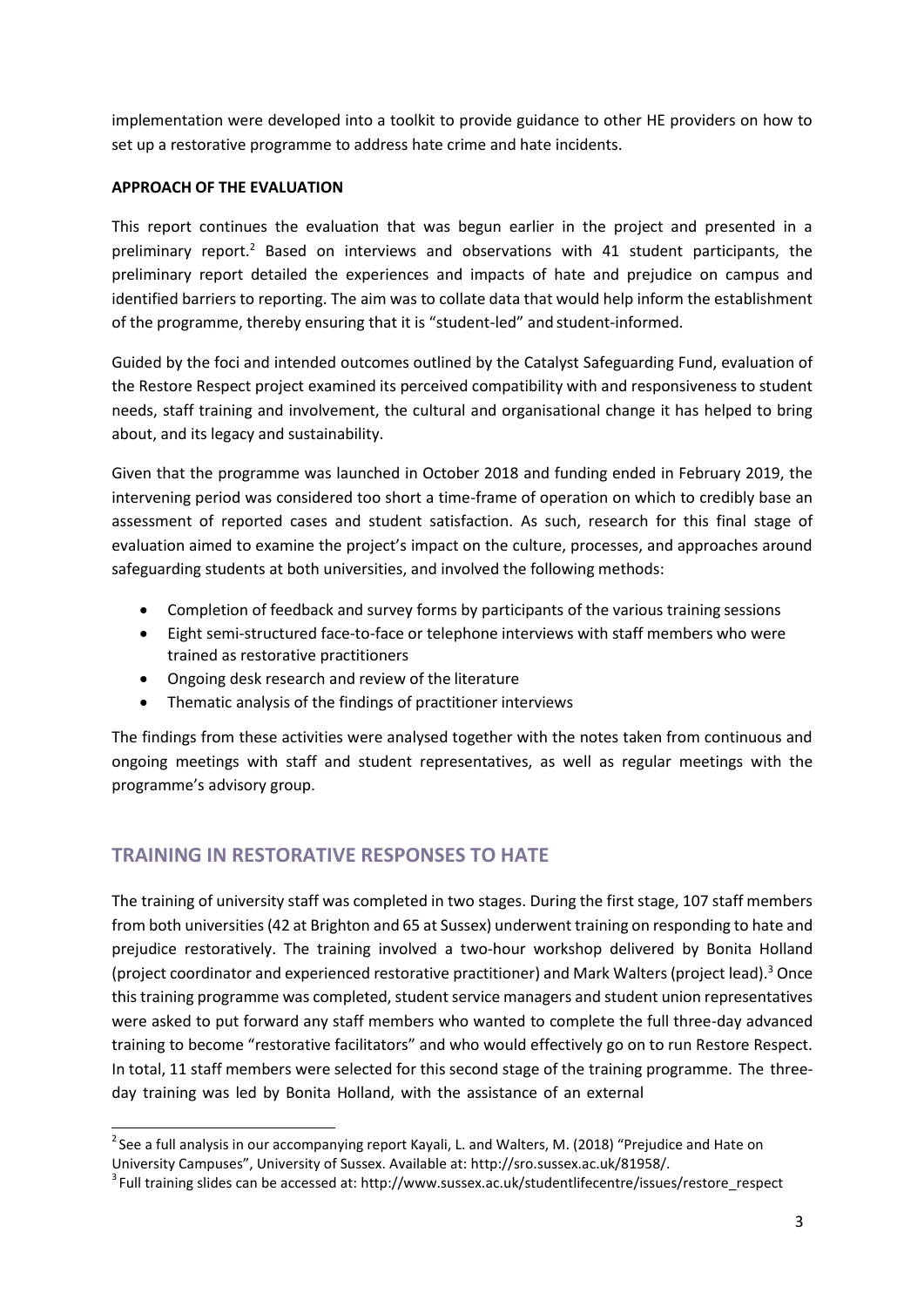trainer from Brighton Council and Mark Walters. Key to the advanced training on using a restorative approach to addressing the harms of hate and prejudice on campus was, firstly, a more detailed understanding of "hate" and its impacts and, secondly, advanced knowledge on facilitating restorative dialogue that focuses on issues of identity and prejudice.

#### <span id="page-4-0"></span>**DEFINING HATE**

Previous research has shown that many people are unclear about what the terms "hate crime", "hate incidents" or "hate speech" encompass.<sup>4</sup> The university sector appears to be no different in this regard. Similar to the students that were spoken to earlier in the project (whose views are detailed in the accompanying preliminary report), many of the staff members trained as part of the project were aware of what defines a "hate crime", but fewer were clear on what constitutes a "hate incident" or "hate speech". All training and communications associated with Restore Respect therefore aimed to enhance understanding around these concepts.

**Hate crime** was defined as:

"*Any criminal offence which is perceived by the victim or any other person, to be motivated by hostility or prejudice*."<sup>5</sup>

- o Criminal offences with an element of hate or prejudice that is directed towards the victim's identity or personal characteristics
- **Hate incidents** were defined as:

"Any non-crime perceived by the victim or any other person as being motivated by prejudice or hate."<sup>6</sup>

- o Spoken words that are not deemed abusive or threatening
- o Spoken words that are abusive but not said in public
- o Mocking and humiliation
- o Spreading rumours
- **Hate speech** was defined as:

Spoken or written words with an element of hate or prejudice that is directed towards someone's identity or personal characteristics.

- o Hate speech may or may not amount to a crime
- o Hate speech is often spread via social media

 $5$  College of Policing (2014) National Policing Hate Crime Operational Guidance. Available at: [http://www.college.police.uk/What-wedo/Support/Equality/Documents/Hate-Crime-Operational-](http://www.college.police.uk/What-wedo/Support/Equality/Documents/Hate-Crime-Operational-Guidance.pdf)[Guidance.pdf](http://www.college.police.uk/What-wedo/Support/Equality/Documents/Hate-Crime-Operational-Guidance.pdf)

<sup>4</sup>Chakraborti, N., Garland, J. and Hardy, S-J. (2014) The Leicester Hate Crime Project: Findings and conclusions, University of Leicester. Available at[: https://www2.le.ac.uk/departments/criminology/hate/documents/fc-full](https://www2.le.ac.uk/departments/criminology/hate/documents/fc-full-report)[report](https://www2.le.ac.uk/departments/criminology/hate/documents/fc-full-report)

 $<sup>6</sup>$ Ibid.</sup>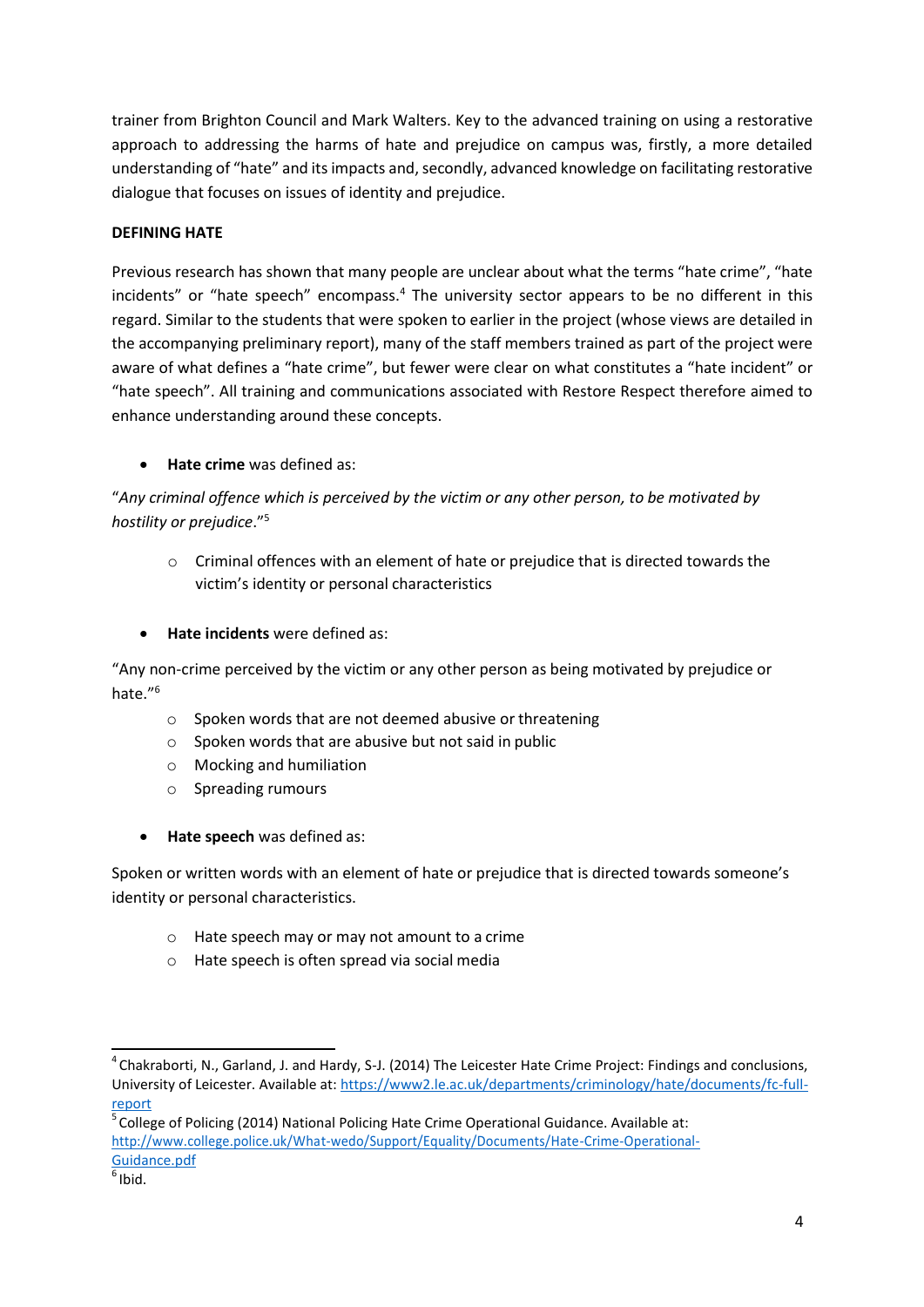Prejudice and hate are frequently (but not exclusively) directed against individuals based on the following identity characteristics:

- Race and ethnicity
- Religious beliefs
- Sexual orientation (e.g. being lesbian, gay, bisexual, queer)
- Gender (e.g. hostilities against women)
- Gender identity and expression (e.g. prejudice towards people for being trans, non-binary, queer)
- Disability (both physical and mental)
- Subcultural identities (e.g. Goths, Emos)
- Social class

## <span id="page-5-0"></span>**UNDERSTANDING THE IMPACTS OF HATE AND PREJUDICE**

Throughout their training, staff were also made aware of the impacts of hate and prejudice on individuals in general and students in particular. Research has shown that hate crimes and hate incidents are likely to have greater impacts on victims than similar non-hate motivated incidents. These may include:

- An altered sense of safety making them feel more vulnerable and anxious
- Increased feelings of anger and injustice
- Increased suspicion and social withdrawal
- Feelings of shame
- Longer periods of depression
- An inclination to be more "proactive" in the community to fight hate
- Security consciousness
- Avoidance of certain places and locations
- Increased levels of suicidal ideation

Research has also shown that these impacts will likely affect other university students who share the same or similar characteristics as the victim directly targeted.<sup>7</sup> The enhanced impacts of hate and prejudice are the result of victims feeling that their identity as an individual has been attacked, which can have significant implications for their sense of safety and security on campus. For many victims, their experience may also be compounded by the fact that they have experienced many past incidents of prejudice and hate.

Staff members were made aware that when working with victims of hate and prejudice the student may have needs that extend well beyond that of an isolated incident, as they will likely have had to deal with experiences of ongoing forms of victimisation (including microaggressions<sup>8</sup>) from others

 $^7$  Paterson, J., Walters, M., Brown, R. and Fearn, H. (2018) The Sussex Hate Crime Project. University of Sussex, Available at:<http://www.sussex.ac.uk/psychology/sussexhatecrimeproject/>

<sup>&</sup>lt;sup>8</sup> Micro-aggressions are seemingly inconsequential conduct and comments that emphasise a person's "difference" in a stereotypical or pejorative way. Examples might include: asking a gay person when they first decided/realised they were gay (the message could be construed that being gay is a choice); asking a British person of colour where they are "originally" from (the message could be construed as you are not British);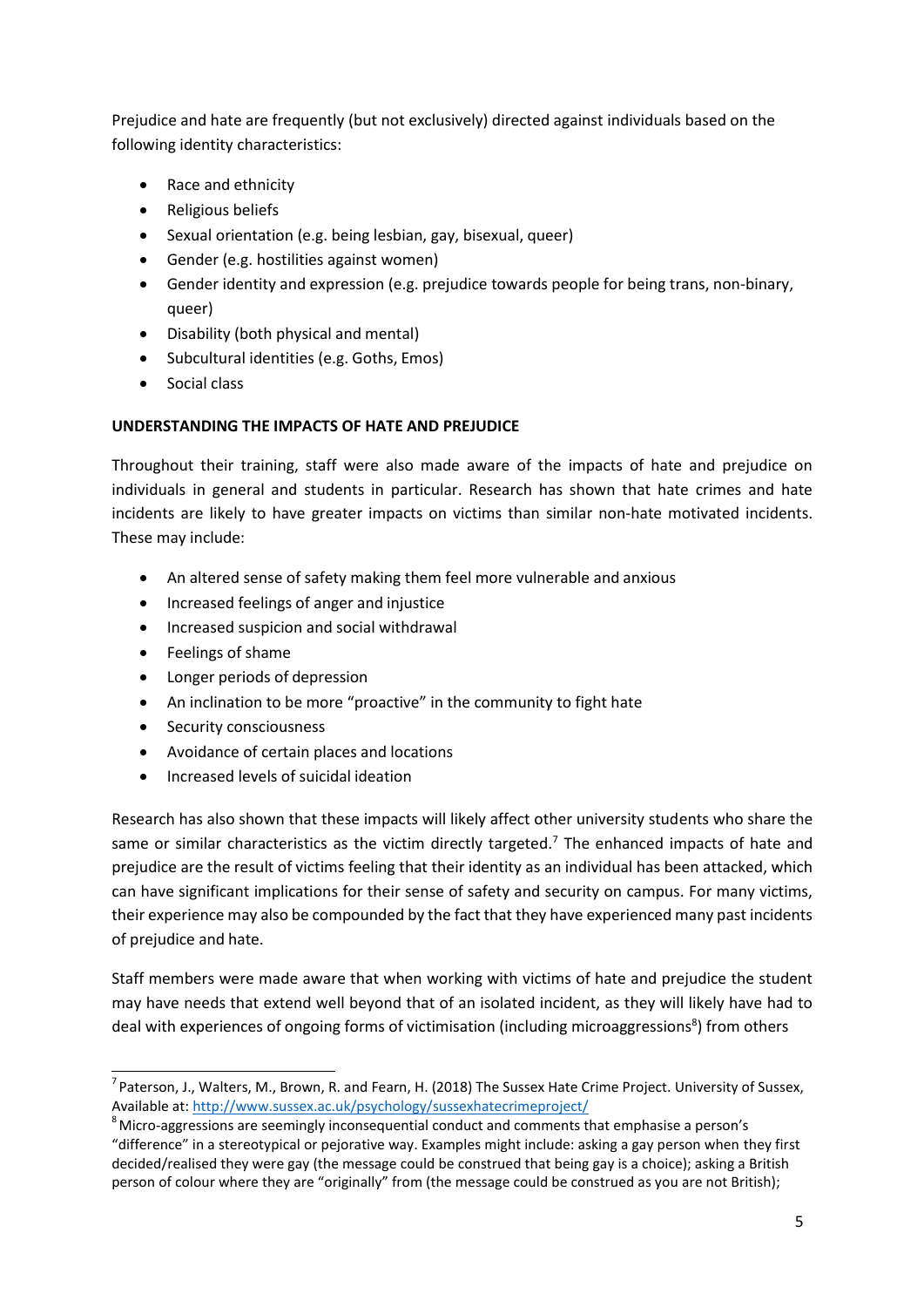inside and outside the university. As such, practitioners were trained to understand that talking about these experiences in a restorative process may provide a more holistic response to the student's needs.

#### <span id="page-6-0"></span>**RESPONDING RESTORATIVELY TO HATE**

A key aim of the initial research into students' experiences of prejudice and hate on campus was to ensure that any new programme helped to properly address these experiences and increase student confidence in the reporting process. The first step in this regard was to draw upon the theory and practice of restorative justice and Walters' work on the use of restorative practices for hate crimes.<sup>9</sup> Restorative justice is "primarily concerned with the *engagement* of those affected by wrongdoing in a dialogic process which aims to achieve *reparation*—be it emotional, material, or to relationships."<sup>10</sup> The theory of restorative justice is guided by several key principles, including "encounter", "repair", and "transformation".<sup>11</sup> There are now a wide number of practices that draw upon these principles and that are used to address conflict beyond criminal wrongdoing. Collectively, these practices are referred to as "restorative practices". The aim of restorative practices is to engage individuals affected by an incident in discussions about what has happened, why it happened, the harms that have resulted, and what should be done to repair those harms. Restorative practices should aim to empower people affected by an incident through inclusive forms of discussion that are guided by the principles of equality, respect, and non-domination. The person responsible for causing harm, having listened to the harms that they have caused, is asked to make amends. Emphasis is often placed not just on emotional or material reparation but on transforming relationships. Common forms of reparation include oral or written apologies, repairing or replacing damaged property, and community or charity-based work. Stigmatising perpetrators as "haters" and punitive sanctions are discouraged as these limit opportunities for healing and behavioural and relational transformations.

Research suggests that restorative justice is more likely to alleviate the emotional traumas caused by crime and anti-social behaviour than punitive processes.<sup>12</sup> Several studies have also reported that perpetrators are less likely to reoffend having participated in restorative justice.<sup>13</sup> The *potential* of restorative justice for hate incidents, then, is that it may help to repair the harms of prejudice, while simultaneously reducing the likelihood of incidents (re)occurring. Walters' qualitative study on the use of restorative justice for hate crime in England found that restorative processes frequently improved participants' emotional well-being.<sup>14</sup> For example, the majority of victims interviewed in that study stated that their feelings of anger, anxiety, and fear reduced significantly after the restorative process. Victims explained that this was because they had played an active role in the resolution of their case, during which they felt facilitators and other participants had *listened* to them. This was especially important to participants who felt that the agencies they had previously

explaining things on someone's behalf when they can clearly talk for themselves; purposefully excluding someone by making a meeting or event a space unwelcoming to certain identities.

<sup>9</sup>Walters, M.A.. (2014) *Hate Crime and Restorative Justice*.

 $10$  Ibid., p. 32.

<sup>&</sup>lt;sup>11</sup> Johnstone, G. & Van Ness, D.W. (eds.) (2007) *Handbook of Restorative Justice*, Devon: Willan Publishing.

<sup>&</sup>lt;sup>12</sup> Strang, H. (2002) *Repair or Revenge: Victims and Restorative Justice, Oxford: Clarendon Press.* 

<sup>&</sup>lt;sup>13</sup> Shapland, J., et. al. (2008) *Does restorative justice affect reconviction? The fourth report from the evaluation of three schemes*, London: Ministry of Justice.

<sup>&</sup>lt;sup>14</sup> Walters, M.A. (2014) *Hate Crime and Restorative Justice*.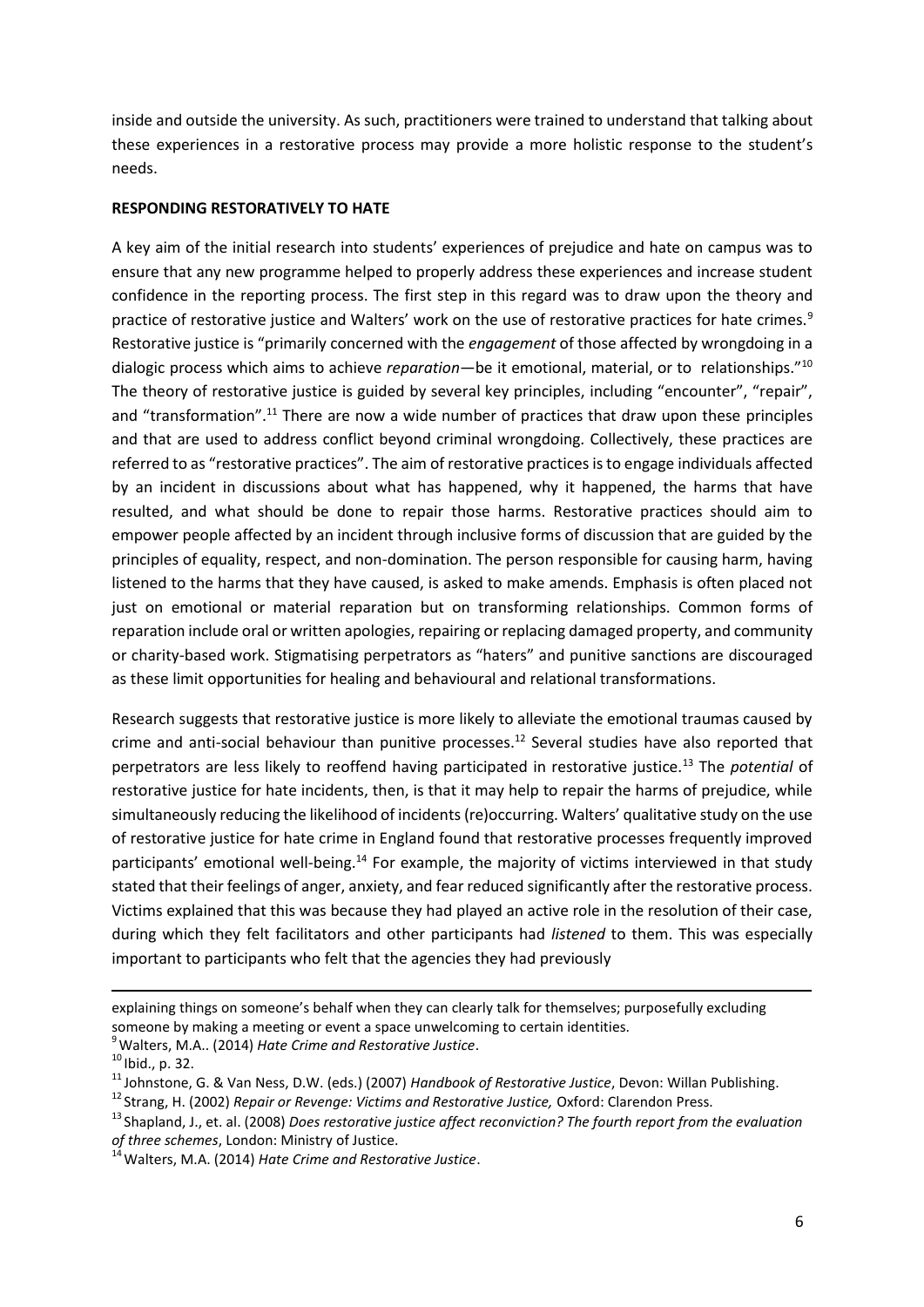reported to had been apathetic towards them. It was also of utmost importance to victims that the perpetrator signed an agreement promising to desist from further hate incidents. In terms of desistance, 11 out of 19 separate cases of ongoing hate crime incidents researched at one practice in London ceased directly after the restorative process had taken place. In a further six cases incidents stopped after the facilitator included other local organisation representatives in meetings, including from schools, social services, and community police teams.

# <span id="page-7-0"></span>**RESTORE RESPECT**

The project team combined data from the preliminary evaluation with research and theories from the fields of hate crime studies and restorative justice to establish the new programme Restore Respect. Located in the Student Life Centre (student support service) and the Student Union at the University of Sussex, and Student Operations and Support at the University of Brighton, the project "offers support to anyone who has been involved in an incident on campus that is perceived to be motivated by identity-based prejudice."<sup>15</sup> Restore Respect is entirely voluntary and anyone who reports in can choose to engage as much or as little as they want. The programme is completely separate to both universities' formal disciplinary processes. Students who wish to make a formal complaint are given information on how to do this. In order to report an incident, students can call directly at one of the services, or alternatively they can complete an online reporting form.

<sup>&</sup>lt;sup>15</sup> Restore Respect: [http://www.sussex.ac.uk/studentlifecentre/issues/restore\\_respect](http://www.sussex.ac.uk/studentlifecentre/issues/restore_respect)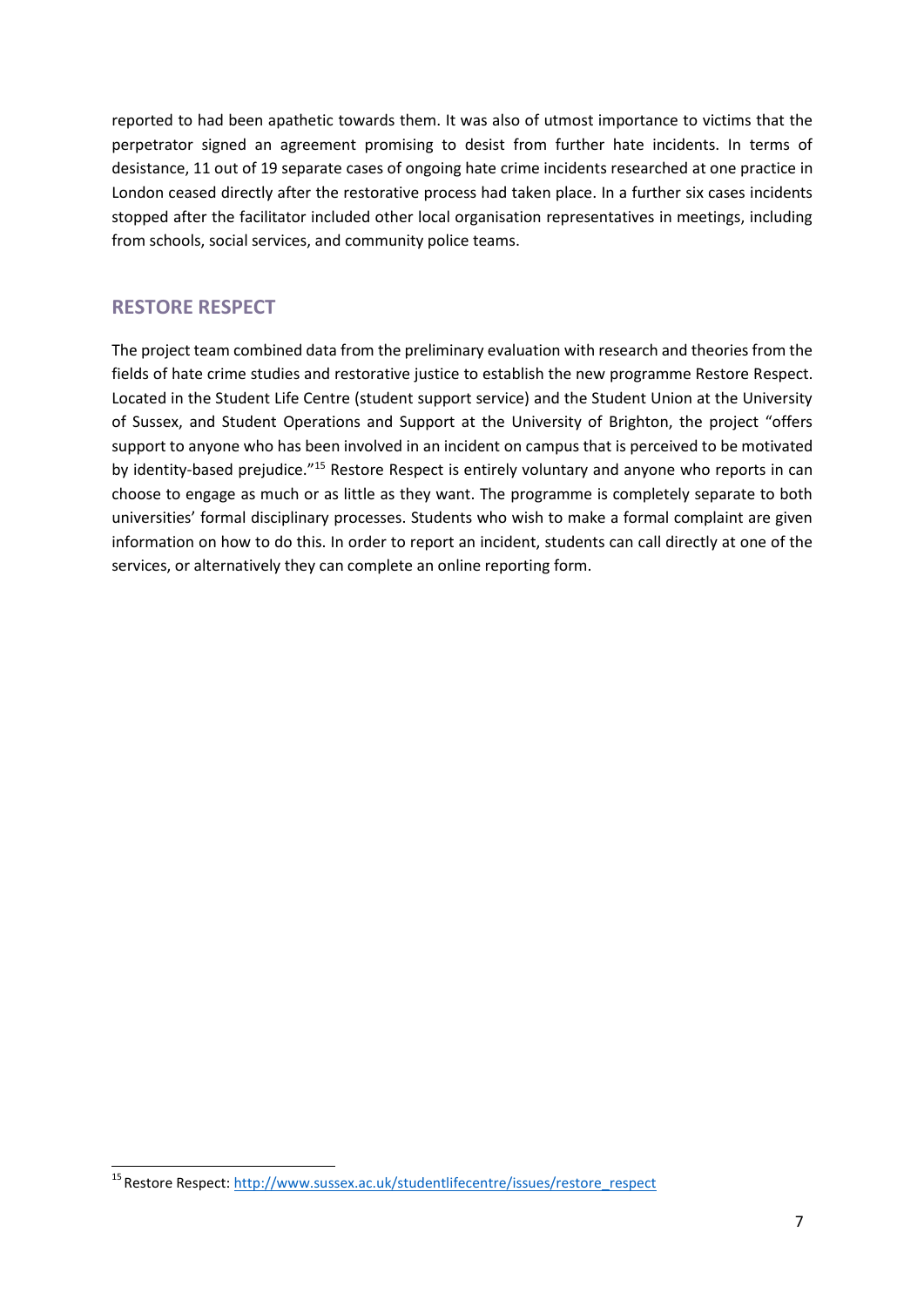| <b>Full name</b>                                                                                                                                                                                                                                                                                                                                                                                                                                                          |  |
|---------------------------------------------------------------------------------------------------------------------------------------------------------------------------------------------------------------------------------------------------------------------------------------------------------------------------------------------------------------------------------------------------------------------------------------------------------------------------|--|
| You can report an incident anonymously, but this may mean that support cannot be offered to you<br>personally. Your report will be used to help monitor the nature and prevalence of incidents that take<br>place<br>- I would rather not give my name                                                                                                                                                                                                                    |  |
| <b>Email address</b>                                                                                                                                                                                                                                                                                                                                                                                                                                                      |  |
|                                                                                                                                                                                                                                                                                                                                                                                                                                                                           |  |
| <b>Telephone number</b>                                                                                                                                                                                                                                                                                                                                                                                                                                                   |  |
| Optional                                                                                                                                                                                                                                                                                                                                                                                                                                                                  |  |
| $\overset{\mathtt{A}}{\mathtt{v}}$                                                                                                                                                                                                                                                                                                                                                                                                                                        |  |
| Please describe in your own words what has happened                                                                                                                                                                                                                                                                                                                                                                                                                       |  |
|                                                                                                                                                                                                                                                                                                                                                                                                                                                                           |  |
|                                                                                                                                                                                                                                                                                                                                                                                                                                                                           |  |
|                                                                                                                                                                                                                                                                                                                                                                                                                                                                           |  |
|                                                                                                                                                                                                                                                                                                                                                                                                                                                                           |  |
|                                                                                                                                                                                                                                                                                                                                                                                                                                                                           |  |
|                                                                                                                                                                                                                                                                                                                                                                                                                                                                           |  |
| Student Life Centre                                                                                                                                                                                                                                                                                                                                                                                                                                                       |  |
| Student Union                                                                                                                                                                                                                                                                                                                                                                                                                                                             |  |
|                                                                                                                                                                                                                                                                                                                                                                                                                                                                           |  |
|                                                                                                                                                                                                                                                                                                                                                                                                                                                                           |  |
|                                                                                                                                                                                                                                                                                                                                                                                                                                                                           |  |
| Did you perceive the incident/s to be motivated by prejudice or hate?<br>When did the incident/s occur?<br>If the issue is ongoing please give an indication of when it started.<br>Where would you like the report to go to? *<br>How would you like to receive your response? *<br>$-$ Email<br>Telephone<br>Please tick here if you would like to report this incident only and DO NOT wish to be contacted by a<br>member of the Student Life Centre or Student Union |  |

Once an incident/s is reported a trained restorative facilitator will respond within 48 hours to arrange an initial meeting to discuss the reported incident. Individuals can talk confidentially about what has happened to them and they are asked a set of restorative questions that provide them with an opportunity to talk about how they have been impacted. As we will see in the analysis below, often this initial process of what is called "restorative listening" is all that the individual wants from the process. However, the restorative facilitator will also explore the possibility of a Restore Respect supported intervention (including direct or indirect dialogue with the individual/s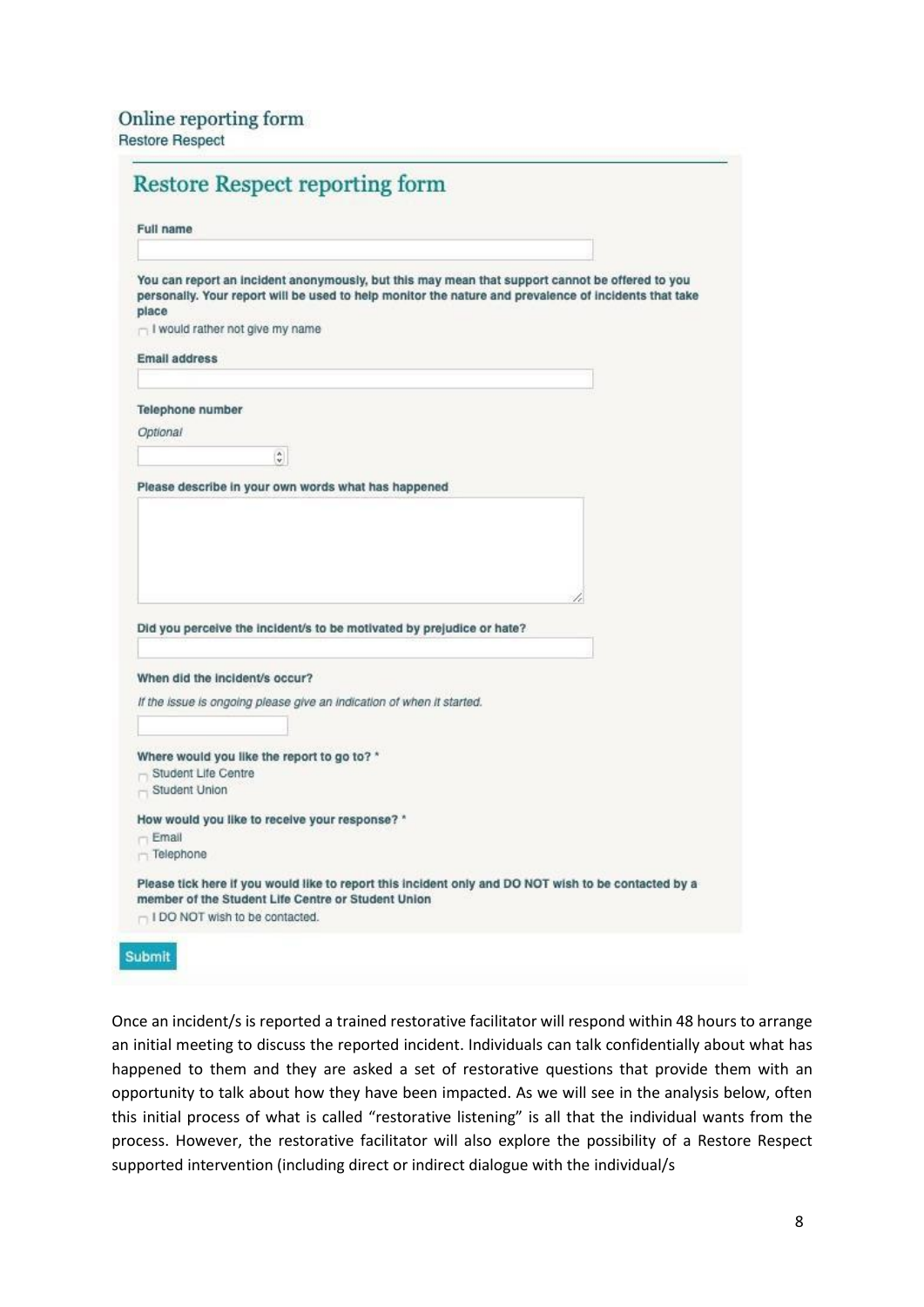responsible for harming). Alternatively, the facilitator can refer individuals to support services inside and outside the university.

In total, six cases were reported to Restore Respect by the time that our final evaluation was carried out.

# <span id="page-9-0"></span>**ANALYSIS**

In this section we summarise the findings from our evaluation of the Restore Respect programme that was established across both the University of Sussex and the University of Brighton. The analysis presented below is arranged around the following themes:

- Impacts and benefits
- Barriers and limitations
- Legacy and sustainability

#### <span id="page-9-1"></span>**IMPACTS AND BENEFITS**

#### <span id="page-9-2"></span>**Safeguarding students**

All the practitioners interviewed believed that a restorative programme represented an effective way for the university to address incidents involving hate and/or prejudice. This was partly premised upon the view that standard university responses were either inadequate or inappropriate, and carried the strong risk of re-victimising students who had experienced harm. Disciplinary and complaint procedures, in particular, were described by staff (in comments that echoed those of students) as potentially disempowering for students who retained little influence over their direction or their outcomes.

*The process as it is now is very top-down, and it's often not what the person wants. It's not like going through court, but it's quite a formal process and they often don't want to do that. Whereas this [restorative programme] would be – although it seems quite scary, initially, it might actually be something they want and they could get something out of. I've had disciplinary cases where the students have said, "I found this process really difficult to go through", and it hasn't really gotten them where they wanted to be at all. […] The university regards it as their process, so the victim – for want of a better word – is kind of a witness, and is very outside the process.*<sup>16</sup>

*It means that you're going to lose everyone, because they don't want to go down that conventional path of putting in a complaint or [going through] that formal process where they lose all their agency, and where they don't feel particularly heard because everything is taken away from them and someone else is validating their experience. And restorative justice could very easily be an answer to that. […] I've learnt a great deal about how [restorative justice] works in practice [through the Restore Respect programme]. I knew vaguely what restorative justice meant […] but I didn't appreciate why it's effective, and the*

<sup>&</sup>lt;sup>16</sup> Practitioner 2.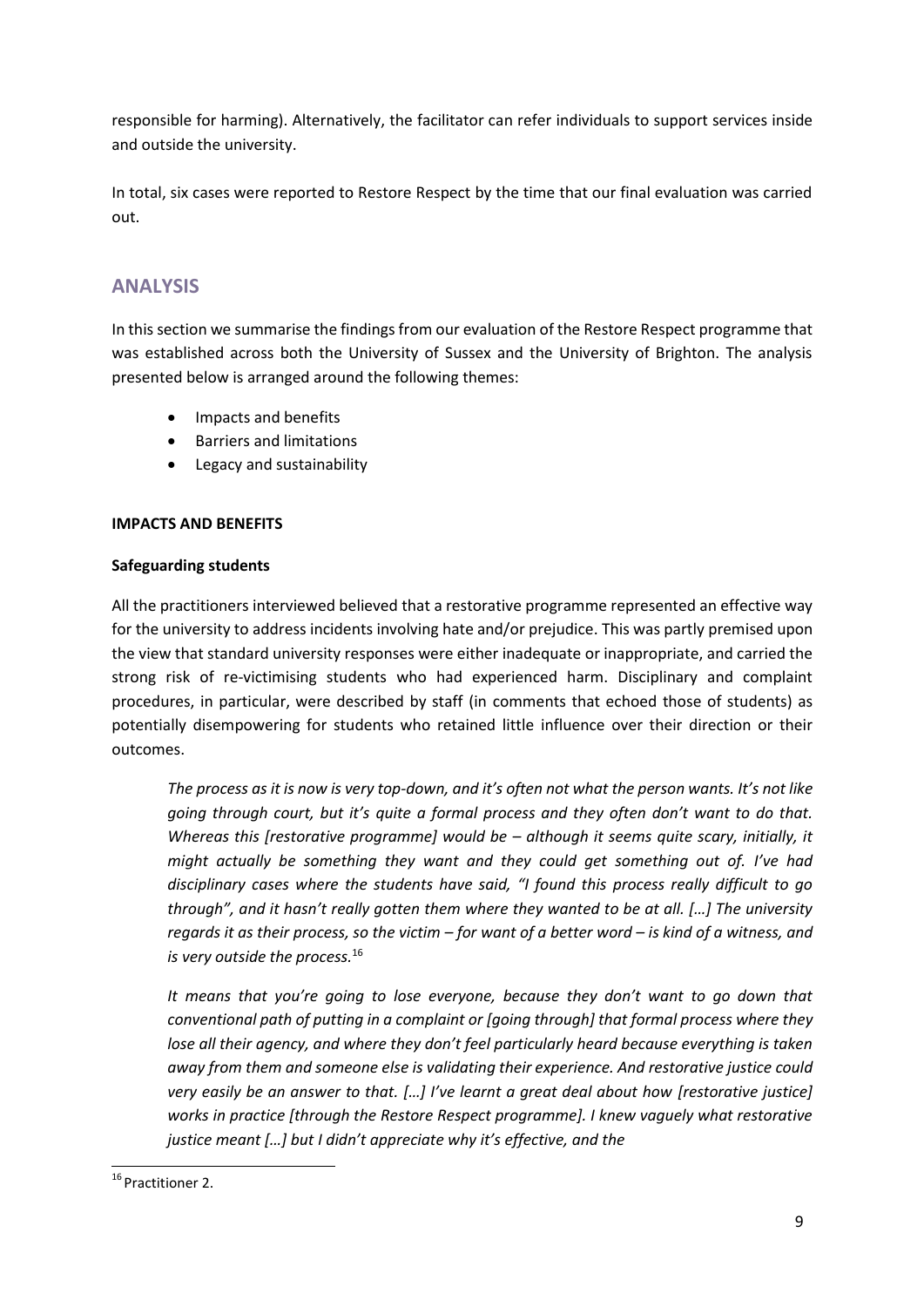*fact that it's effective because of agency. I didn't get that the current systems, the way they are, take that away from people, and that's why they feel re-victimised. So that's a huge, huge thing*. 17

*Some students [that I've spoken to] felt that they didn't have a voice and they felt that initiatives could be tokenistic. And they felt that they don't want to go to discipline because they're not sure what they're necessarily gaining out of that. And they want their feelings to be heard. So the benefits for me of this process is that it addresses all of those points. And I think it can really help to create a more inclusive university.*<sup>18</sup>

#### <span id="page-10-0"></span>**Challenging hate through restorative dialogue**

Restorative approaches were also seen to be of potentially greater benefit to students alleged to be responsible for causing harm. Aside from placing the responsibility to try and repair any emotional, physical, material, or financial harm with the student who caused it, restorative practices were believed by many staff members to offer learning opportunities for all involved.

*The restorative response enables some responsibility to be taken by people who may have committed those hate acts. It provides an opportunity for listening and for the person, the perpetrator, to hear what it was like, but also actually for other people to hear what is going on with the perpetrator.[…] So it's not just about punitive reactions; it's a response rather than a reaction. Because I think we usually fall into this habit of "black and whiteness", "good/bad". And we're interested in someone being brought to book for this horrible thing. But it doesn't necessarily nourish a sense of community maturity.*<sup>19</sup>

Echoing the comments made by students in the preliminary report, staff members in student support roles believed that challenging hate and prejudice requires the kind of dialogue that enables greater understanding and empathy. For the most part, this was not considered to be a common aspect of standard university responses.

*I think it's very very important that [restorative programmes are] set up, because I have a fear that society is so polarised at the moment. […]The thing is, unless you're making people understand and creating empathy, you've got to be really really careful that you're not just preaching at people. People have got to have that response from their heart in order to be able to change their way, I feel. And I feel that with restorative justice you could hear about the harm that you'd done to that person, and I think that in some ways it's kind of the only solution, really, in order to make people change their opinions.*<sup>20</sup>

It was also stated that the establishment of a university programme to specifically address hate crime and hate incidents was an important indication to students and staff of the universities' commitment to safeguarding students.

*I really believe that just actually having that programme there is an acknowledgment of how important it is that we address hate speech and hate crime – the fact that a programme's* 

<sup>&</sup>lt;sup>17</sup> Practitioner 8.

<sup>&</sup>lt;sup>18</sup> Practitioner 4.

<sup>&</sup>lt;sup>19</sup> Practitioner 3.

<sup>&</sup>lt;sup>20</sup> Practitioner 5.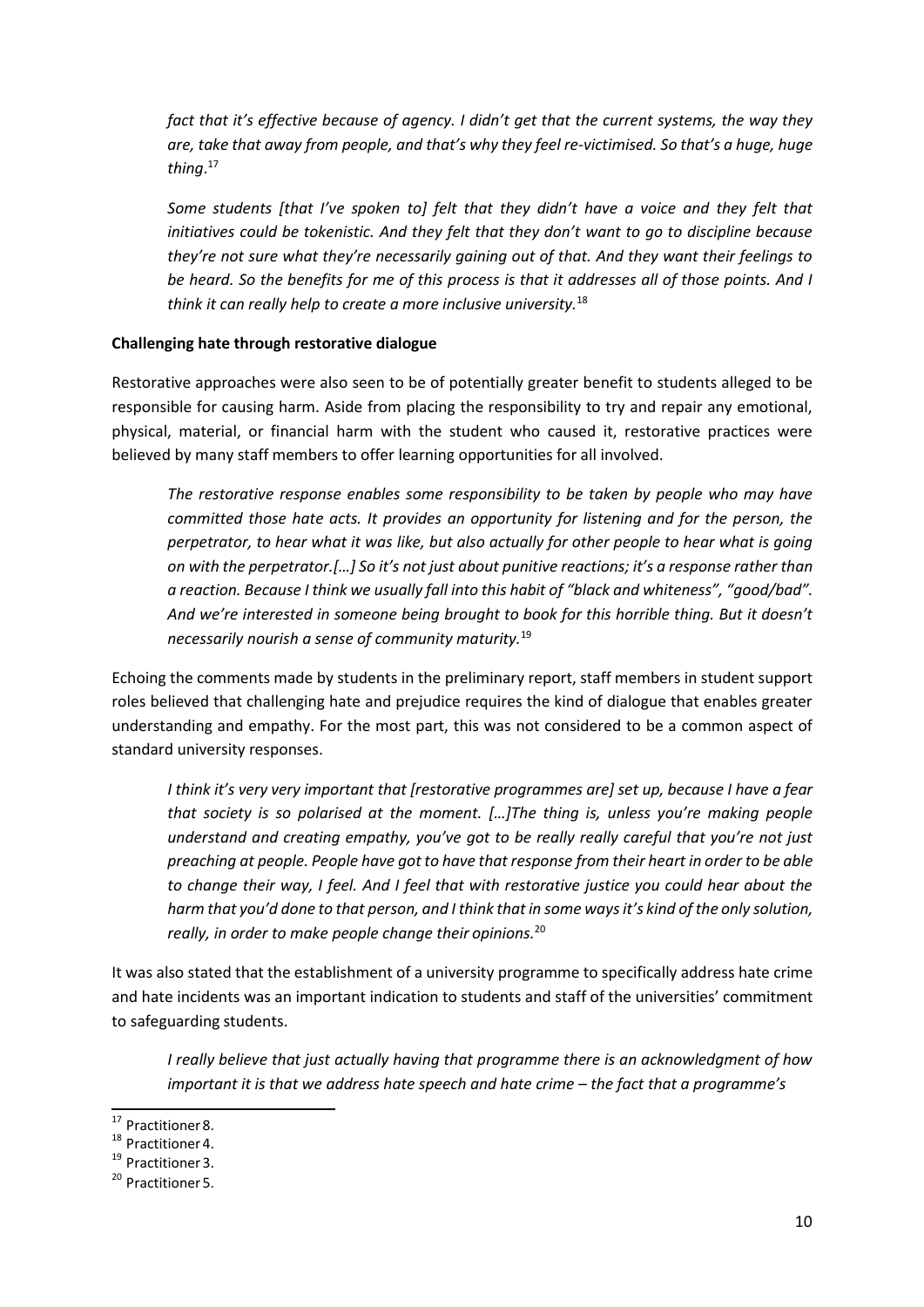*there and the fact that it's kind of filtering through. […] I think that the fact that that option is there is good for the university. It's prestige for the university to show that they're quite innovative in their techniques. […] I'm really passionate that restorative justice needs to be kept as a solution within Brighton University.<sup>21</sup>*

#### <span id="page-11-0"></span>**Changing institutional responses to hate**

Further, participants all anticipated positive impacts on organisational and reporting processes, as demonstrated in the following comments:

*I think if it works on an individual case, [the university] could get something out of it, like it not becoming a pattern of behaviour and it not happening again, and not having to have repeat disciplinary processes. They can go on for months and it can be quite a lot of hard work. And just getting the panels together can be a headache for the university. So I think that they would want to try and reduce them where they can.<sup>22</sup>*

I: Do you think that the Restore Respect programme has changed the way the university deals with these cases and with hate and prejudice?

*Yeah, because the disciplinary process at university is really ineffective and long. And the outcomes are often ineffective. […] We're good at resolving issues informally and at a low level. It's once they start to reach a high level … there's no clear procedures for staff.<sup>23</sup>*

None of the staff members who were interviewed identified any potential negative effects of restorative practices for students, particularly given their voluntary nature as well as the fact that they would be complementing and enhancing, rather replacing, existing support services. As noted by one practitioner:

*I'm not sure I can think of any [limitations], because if [students] want to they can then go on to discipline. So, you know, if they don't feel satisfied with what's happened with Restore Respect then they can just go on to discipline – if they want to make it more formal. […] So as long as that option is there and it's not like one or the other, then I can't see [any issues].*<sup>24</sup>

#### <span id="page-11-1"></span>**Organisational impacts and impacts on staff**

The majority of staff who participated in advanced practitioner training, first responder training, information sessions, or meetings with team members claimed a greater awareness of hate crime and restorative justice and a belief in the importance of the project.

*I hadn't actually realised what restorative justice was beforehand, and I just felt it was such a good way of mediating a dispute and also to be able to ensure that you create long-lasting solutions and enable people to broaden their thinking, rather than just seeing someone as "other".<sup>25</sup>*

 $21$  Practitioner 5.

<sup>&</sup>lt;sup>22</sup> Practitioner 2.

<sup>&</sup>lt;sup>23</sup> Practitioner 1.

<sup>&</sup>lt;sup>24</sup> Practitioner 4.

<sup>&</sup>lt;sup>25</sup> Practitioner 5.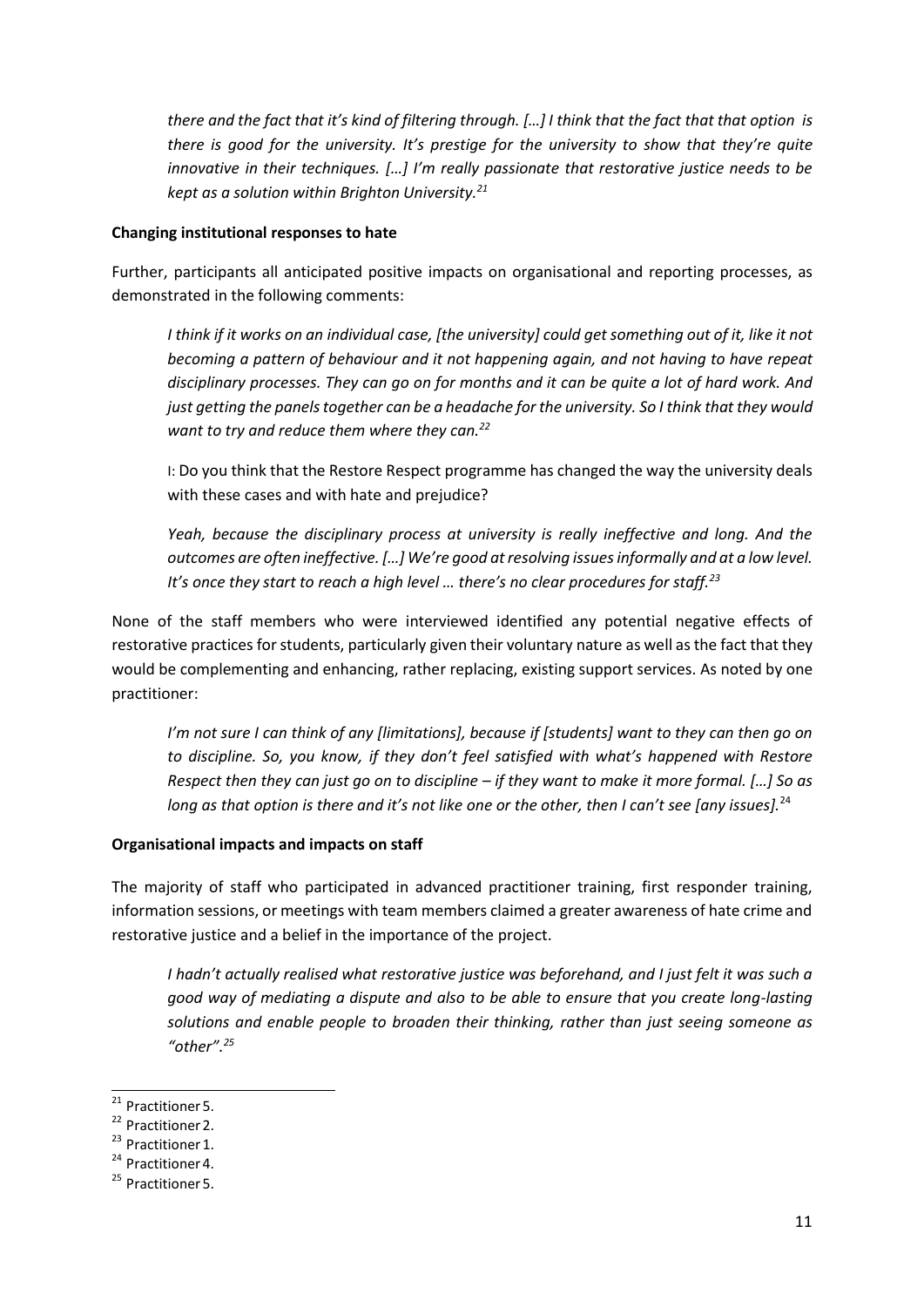*I'm really, really into it. I* know *it works. I believe, totally, really – I'm 100% behind it. And as soon as Bonny [the project coordinator] came in, I thought, "That's fantastic. I want that." Because I'd been waiting for something like that. So I'm 100% behind it. I totally want it to work.<sup>26</sup>*

Having the programme grounded in and informed by the research of Walters, who also led the project, was considered particularly effective in demonstrating both the value and viability of restorative responses to hate crime:

*Having that background was really valuable: the research and the evidence and examples from other areas and the criminal system - showing how it's effective. Yeah, it just seemed to give the project a lot more weight and credibility.*<sup>27</sup>

#### <span id="page-12-0"></span>**Incidents reported to Restore Respect**

At the conclusion of the project, a small number of cases (six) had been referred to the programme through the online reporting form, Restore Respect email, the relevant triage administrator, or directly by way of a restorative practitioner. Most cases did not progress beyond initial contact with an administrator or practitioner, but those that did are either still in progress at the time of writing, or have concluded with positive outcomes. One practitioner described the difference that restorative practices had made in her approach to such a case:

*From the conversation I had with the student it seemed to me that using the restorative justice tools meant that they felt heard and that they felt like someone cared. And from my perspective it was very empowering for me, because I felt like I had something worthwhile to offer as far as these tools. […] You know, normally, you're sort of only half listening, because you're trying to think, "Ok, well, what do I need to do? How can I help this student?" Whereas actually I was fully engaged in the conversation, and I wasn't planning ten steps ahead; I was just listening to the student. And I knew that that was what you're supposed to do. Yeah, I found it very empowering. […]It's changed the way I interact with students more generally, in a positive way.<sup>28</sup>*

At this early stage of the project's evaluation, some practitioners had not yet had any experience with a case, or were not regularly involved in supporting students as part of their role. For these practitioners, while they were unable to clearly identify a way that the Restore Respect programme had changed their approach to their respective roles, training in restorative practice had nonetheless provided "another tool in the toolbox":

*Having those kinds of different options, in terms of resolutions or potential resolutions, has been – although I haven't actually had a chance to practise any of those yet – I think is really important. From a personal perspective, there are a lot of barriers from what I've witnessed*

<sup>&</sup>lt;sup>26</sup> Practitioner 6.

<sup>&</sup>lt;sup>27</sup> Practitioner 1.

<sup>&</sup>lt;sup>28</sup> Practitioner 8.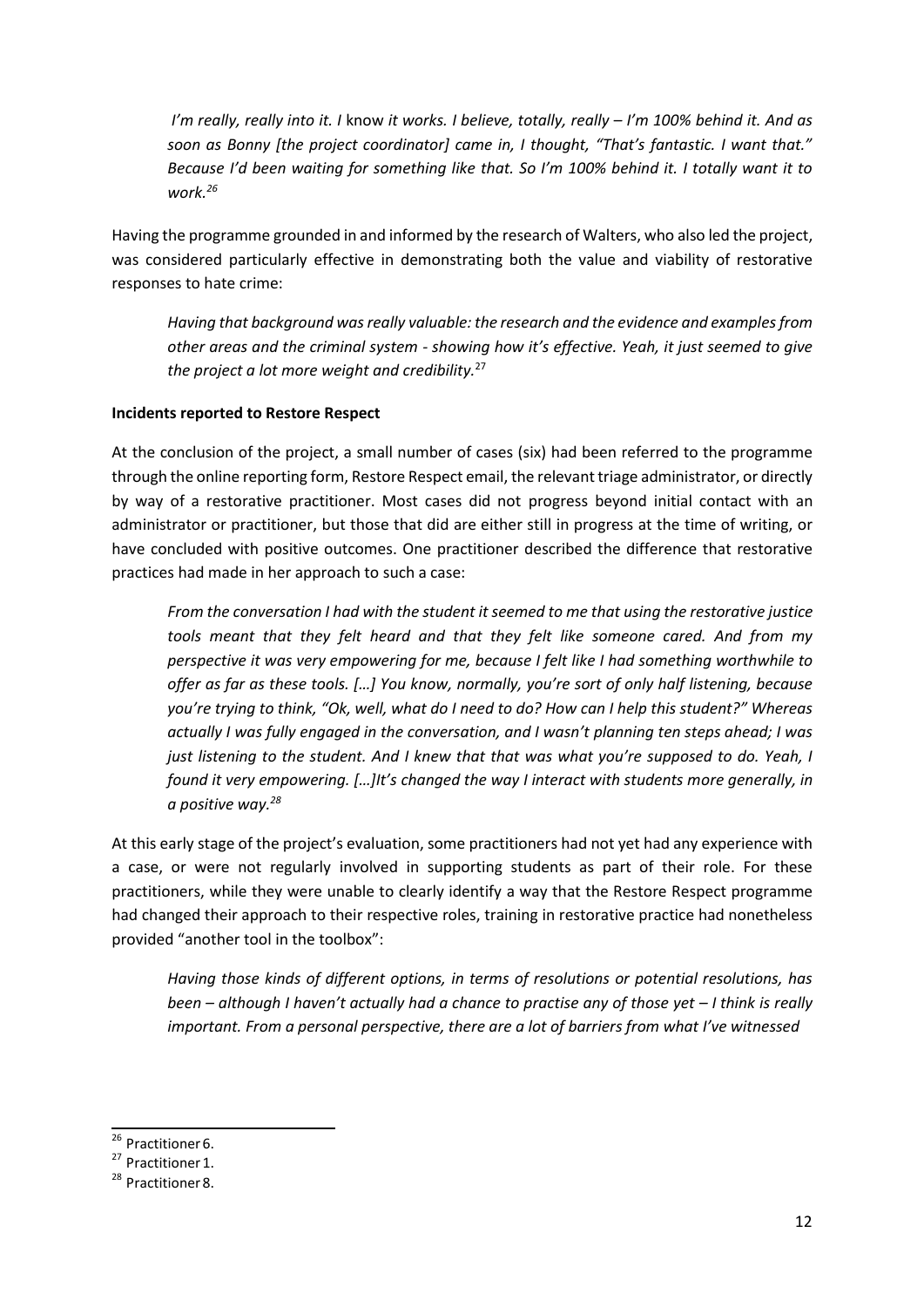*with students, in that they don't want to go straight to the really formal disciplinary route. So having something else where it can be acknowledged more and a dialogue, I think, is great.<sup>29</sup>*

#### <span id="page-13-0"></span>**BARRIERS AND LIMITATIONS**

#### <span id="page-13-1"></span>**Time and resource constraints**

As many other Catalyst Safeguarding project teams experienced,<sup>30</sup> the project's funding period was considered too short for the optimal completion of activities encompassing preparatory research, implementation, marketing, and impact evaluation. Among the aspects of the project most commonly identified as suffering from the limited time-frame was the marketing of the programme to staff and students.

*I just think that it should have been a longer period of time […] and maybe a bit of a lead-up to it, and perhaps more advertising, because it was quite disjointed in Brighton. I mean, I'm not saying it's anyone's fault, but it just didn't come. […] It would have been wonderful if we could have done a big launch event for it. You know, because we should be singing – we should be proud of what we're doing. And if we'd had a big launch event with [the project coordinator] and showing a film, and people talking about their own experiences … I think that we kind of missed a trick there. That's the thing: it's such an amazing idea - it's so simple but so amazing.* Just a little bit more publicity around it I think would be better.<sup>31</sup>

The one year time-frame to fully establish the programme also made it difficult to synchronise the project's schedule with the university calendar. This affected student recruitment in research activities, staff recruitment in training, the scheduling of meetings, meeting attendance, training dates, and launch dates.

*One of the things which was a little frustrating was the time of year that it came about, in that it didn't really fit with the calendar of unions and universities. So the training came at a time when – I mean I'm guessing it would be the same for universities as well, but particularly for the union, it was a time when they're at their most stretched, so it limited who could actually participate. Because you [the project team] had your time constraints and things had to be done at a certain time otherwise it wouldn't get done.*<sup>32</sup>

In addition, because the project coordinator/restorative justice trainer was only employed in the role for the course of the funded phase of the project, the newly trained restorative practitioners expressed some trepidation about the possibility of handling cases without her guidance or supervision.

*I felt a little bit left stranded. […] Although, you know, [the coordinator] said "You can email me with questions" and that kind of thing, it's quite a big responsibility. If someone's coming*

<sup>&</sup>lt;sup>29</sup> Practitioner 4.

<sup>&</sup>lt;sup>30</sup> AdvanceHE, (2018), *Report to the Office for Students by AdvanceHE: Evaluation of Safeguarding Students Catalyst Fund Projects*, pp. 8; 36. Available at: [https://www.officeforstudents.org.uk/media/bd771e1c-b650-](https://www.officeforstudents.org.uk/media/bd771e1c-b650-49d1-bd60-a6188d084506/ofs2018_safeeval.pdf) [49d1-bd60-a6188d084506/ofs2018\\_safeeval.pdf](https://www.officeforstudents.org.uk/media/bd771e1c-b650-49d1-bd60-a6188d084506/ofs2018_safeeval.pdf)

 $31$  Practitioner 5.

<sup>&</sup>lt;sup>32</sup> Practitioner 8.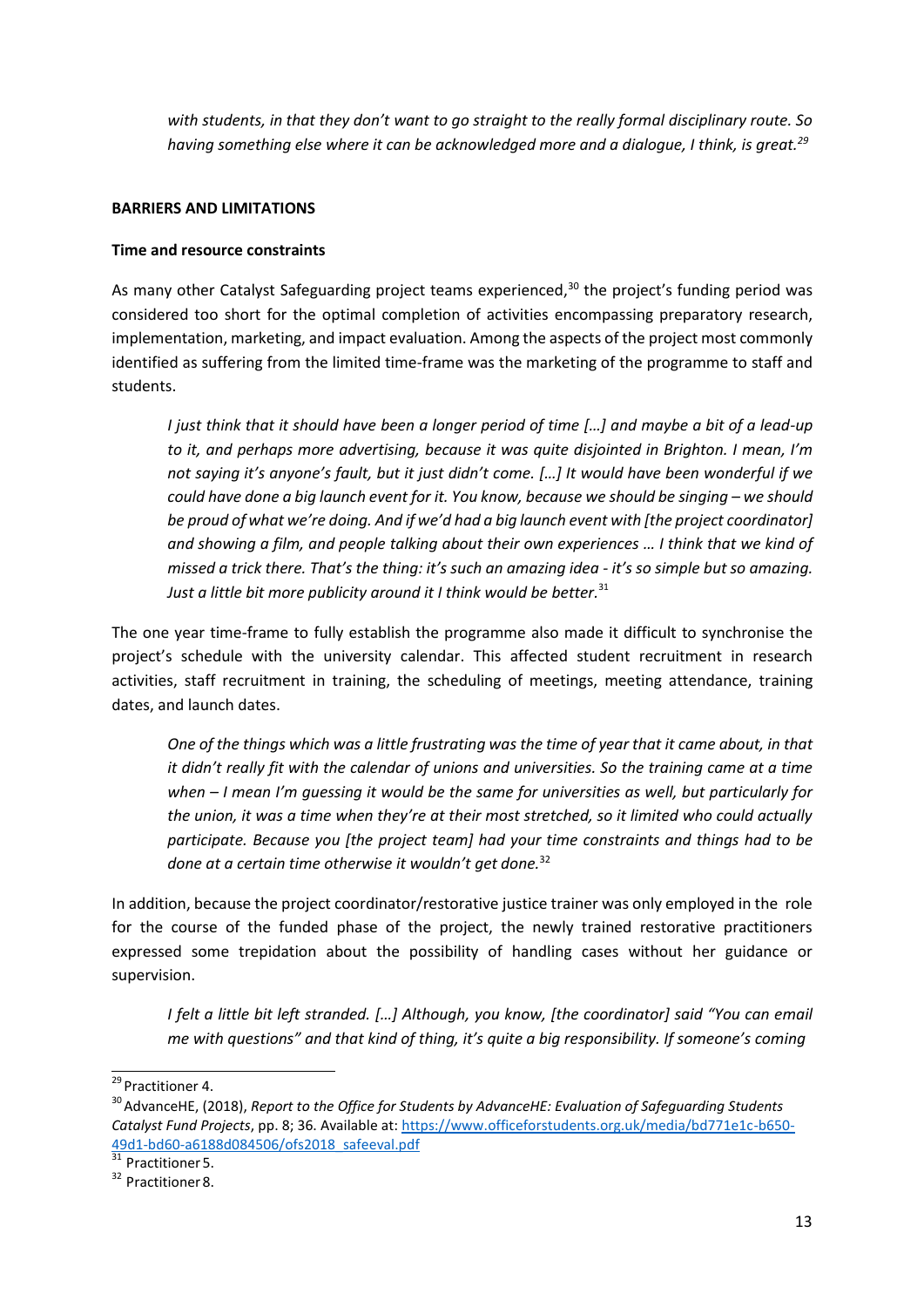*to Restore Respect, that is a massive step, probably, for the student, and I didn't feel 100% comfortable with how I would handle that situation. I felt more comfortable because of my [previous] training, I'll be honest, but a lot of people probably wouldn't feel like that if they don't have additional training on how to handle difficult situations*. 33

*It's unfortunate that [the project coordinator] was only here for a year. For example, if we had to go in and we needed some advice or some support - which will be the case, even with the case [I'm facilitating] this afternoon - I feel very nervous doing it. I need that extra advice. […] I think [it's the same] for all staff. Just going into their first case they'll probably need that little bit of extra support, and I'm not sure where that's going to come from.<sup>34</sup>*

This issue again highlighted the complexities involved in customising restorative practice for universities as distinct from other contexts. Although, as noted, a considerable amount of exploratory and preparatory work went into the design of the training and implementation of the programme, certain questions and challenges could only reasonably be expected to arise once the programme had been allowed some time to operate. Knowing that the funded part of the project was nearing its end, one practitioner expressed a sense of responsibility going forward as a member of the first practitioner cohort, particularly to troubleshoot the new programme:

*You know, you have your training – it's quite intense. You come away and you think, "That was great", and then the questions start. You know, it's like, "How does that work then?", "How does this work?" So I've had quite a few conversations over email with [the project lead and the project coordinator], like, "What would we do in this situation?" and then they've had to go and find that out. But I felt like that's quite a lot of responsibility that we've had as practitioners - because it's a new thing - in terms of identifying where things might not have been thought through. You can't do everything before a programme starts – it's going to happen. But [I felt] a little bit unsafe, I think*. 35

Added to the limited amount of time that could be spent on each stage of the project was the challenge of stretching resources and tasks across the two universities, both with their different structures, cultures, policies, and procedures. At the same time, however, the opportunity for knowledge sharing and communication between university teams was mentioned as a positive and useful aspect of joint training and peer-support forums. Further, from the perspective of the project team (and in view of the intended outcomes of the Safeguarding funding), coordinating the project across two institutions provided the project team with a deeper understanding of some of the differences that may exist between HE providers – something that instructed and improved the creation of the toolkit.

Among these differences were the varying resource constraints of each university and each student union. For example, the project team was keen to ensure the active input and participation of each university's student union in the programme and to involve student union staff and/or officers as restorative practitioners. However, Brighton University's student union lacked the capacity to take

<sup>&</sup>lt;sup>33</sup> Practitioner 4.

<sup>&</sup>lt;sup>34</sup> Practitioner 1.

<sup>&</sup>lt;sup>35</sup> Practitioner 4.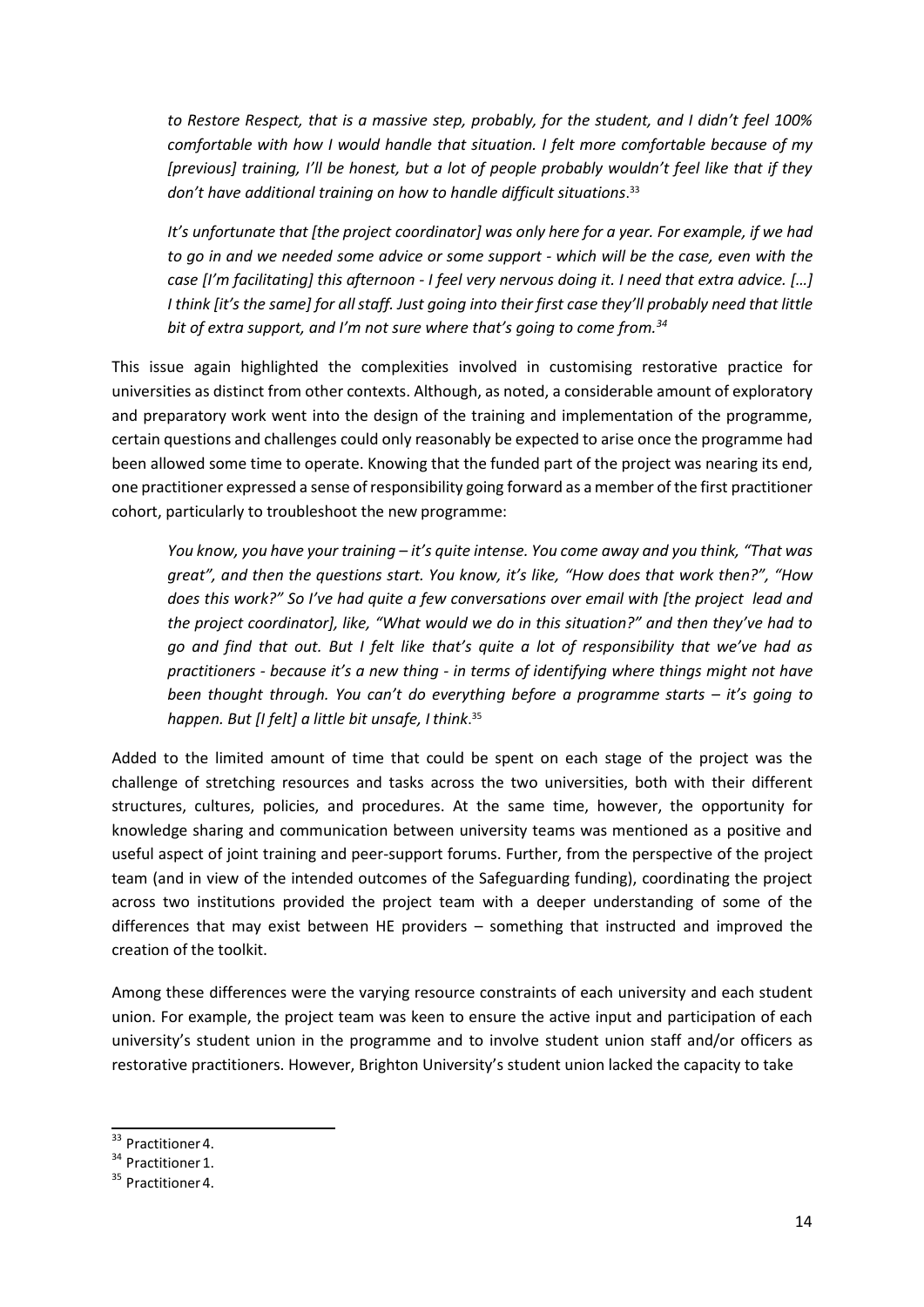on cases, which meant that its role would primarily be restricted to providing a pathway into the programme.

#### <span id="page-15-0"></span>**Lack of practitioner diversity**

Given the limited capacity of the project, as well as an emphasis on the sustainability of the programme, it was considered most feasible to only train officers and staff from the universities and student unions, and not students. This, however, meant that the level of diversity among the practitioner cohort was limited to the level of diversity demonstrated among staff, as noted by one participant:

*There's not a lot of diversity in their workforce, unfortunately. And, well, the student body is a lot more diverse than the staff at the university, and it would be wonderful to see members of the communities affected be trained. Because I think that would be a huge thing in building trust - if they can see facilitators who reflect their own identity.*<sup>36</sup>

#### <span id="page-15-1"></span>**Engaging students responsible for harm and facilitating restorative solutions**

As noted above, restorative approaches are predicated on a high degree of voluntarism on the part of all participants. Practitioners therefore anticipated challenges around finding ways to engage a student named responsible for causing harm in cases where restorative conferencing is identified as an appropriate course of action. While restorative practices are not wholly contingent on the involvement of the "harmer", or person responsible, it was recognised that encouraging the engagement of all parties involved in a hate incident would likely produce the most positive outcomes.

*I must admit, the thing that I still can't really get my head around is how to get people to participate in it. Like, I get why the victim might want to participate in it, but I don't really understand what the alleged perpetrator would necessarily … Unless it was, "Ok, well this is an alternative to going through the formal discipline process." And that would be your carrot.<sup>37</sup>*

I: Do you see any limitations to the programme?

*[…] I think if the harmer doesn't want to meet or anything like that, I think, is the only thing. I think you just have to make sure that when you meet the person [harmed] that you'll just be able to give them enough support and manage their expectations as well. Because you don't want to do a double harm, do you?*<sup>38</sup>

Such questions pointed to a lack of clarity about precisely how the programme functioned alongside, and in concert with, existing policies and procedures (such as those associated with discipline), and therefore the need for greater embedding in governance structures. Several practitioners believed the involvement of more concrete incentives (like, for example, the prospect of a more formal

<sup>&</sup>lt;sup>36</sup> Practitioner 8.

<sup>&</sup>lt;sup>37</sup> Practitioner 2.

<sup>&</sup>lt;sup>38</sup> Practitioner 5.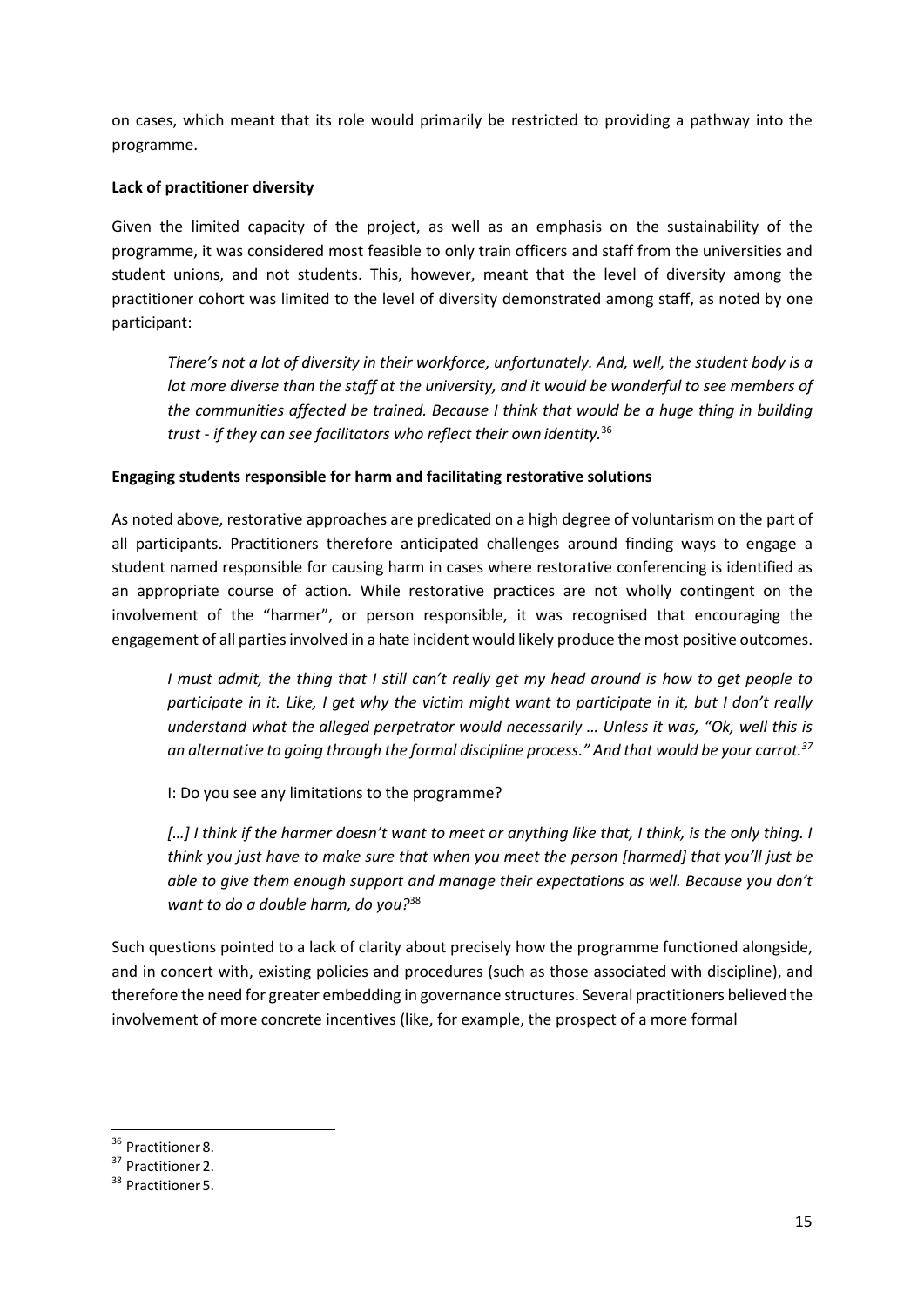complaint being made should a restorative process be declined), for instance, would encourage greater take-up.

Similarly, without well-defined support from central university structures and divisions, certain practitioners were unsure about the sort of practical support and latitude they would be given in arranging restorative processes and outcomes:

*I don't know what the pool of resources is like. Say, for example, with listening circles, if we had a student who said, "I'd like to have a listening circle and for it to be all BME students", I don't know whether that's actually something that we could offer. And that's where I think, in terms of being a practitioner, I don't really know what I can offer, because I don't know what we have. I don't know what's really practical.<sup>39</sup>*

#### <span id="page-16-0"></span>**Encouraging engagement**

While evidence of increased reporting of hate incidents was certainly apparent from the number of cases that had begun to be referred to the programme, the question of how to encourage greater student engagement – particularly on the part of minority students who are most likely to be harmed by hate and prejudice – remained a persistent one. As identified in the research we conducted with students, a lack of trust in institutions, in general, and university initiatives, in particular, was recognised as presenting a formidable barrier to engagement. As two practitioners explained:

*I saw a student today who I spoke to about [a restorative approach], and she was absolutely terrified. She said that she doesn't like confrontation. I tried to explain that confrontation would not be part of the process whatsoever, but she - as I'm sure many students would – just wanted it to go away, and just wanted to remove herself from the situation, because that was easier. They're already under so much pressure and already in such distress that the thought of having enough energy to go through a process by which you're having to really engage just felt too much. […] So yeah I think there are some problems with trust in the idea of it. So maybe there's some work to do about increasing awareness of restorative practice more generally around the university. Knowing that it's there is good, but just understanding what it is and the positive outcomes of it might be useful.<sup>40</sup>*

*I think that there's something missing in terms of how students who – there's a fear of even getting to that point. So that might be what's stopping them from … You know, because it's not exactly clear how would it work, with … if I was going to meet the person. I would be quite nervous about that, even if I felt persecuted and I wanted to talk about it – I think I'd still feel frightened about it.<sup>41</sup>*

Certainly, staff recognised that building trust and awareness of the programme among students would be difficult until students who had participated in the programme had had the chance to provide testimonials or foster word-of-mouth. As such, trust-building was seen by many to be a necessarily slow process that would take place through a "drip-drip" effect.

<sup>&</sup>lt;sup>39</sup> Practitioner 4.

<sup>&</sup>lt;sup>40</sup> Practitioner 6.

<sup>&</sup>lt;sup>41</sup> Practitioner 4.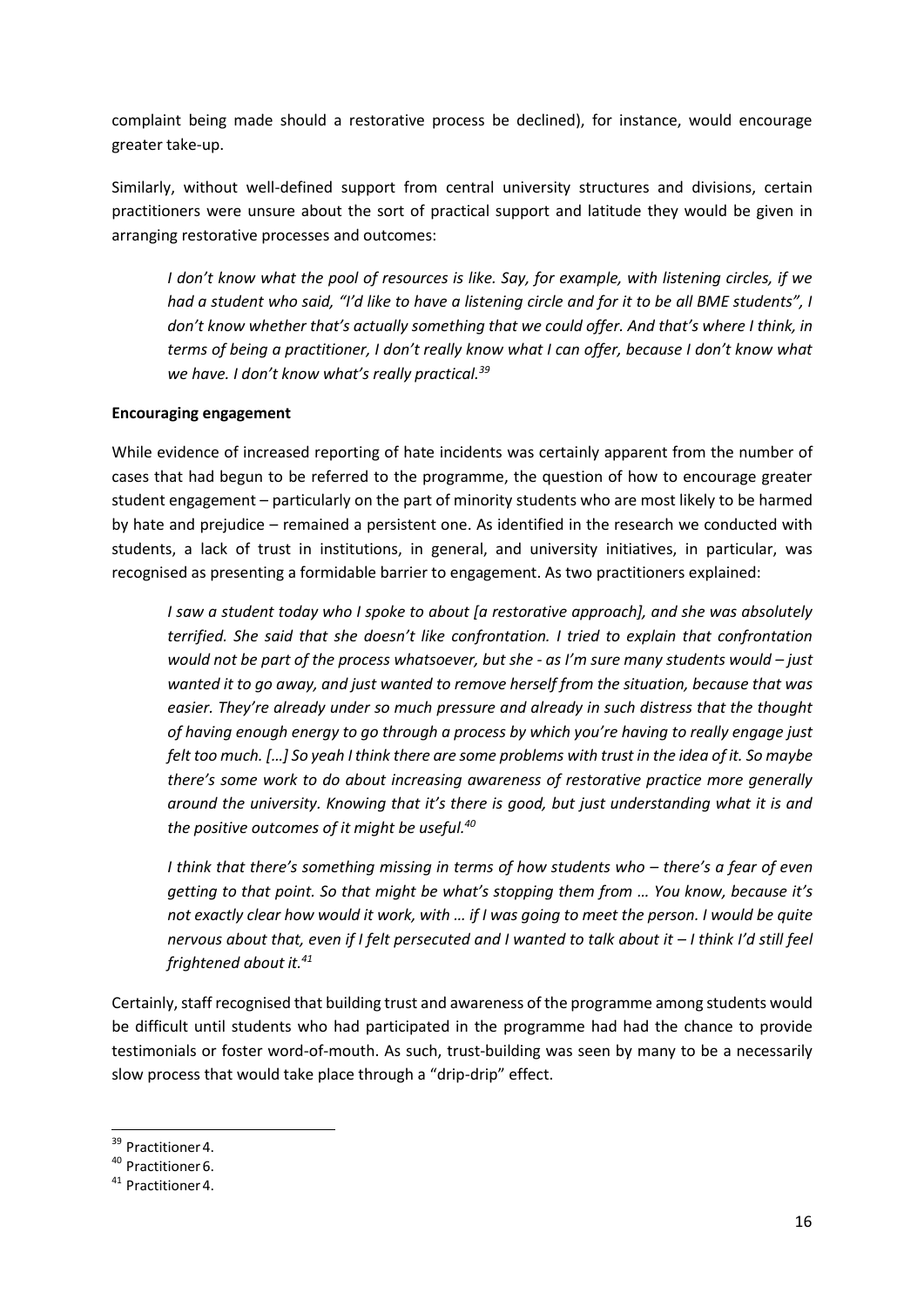Rather than aiming to increase student engagement by directly targeting students in marketing and publicity, however, certain practitioners and staff members believed that greater emphasis should be placed on raising awareness among staff and faculty:

*I think with something new like Restore Respect, you've got to get out there to a lot of faculty – because they often refer students [to student support services]. So for them to be really conversant and interested and all that to say to a student who might be talking to them, "Have you thought of trying that?" That would be one really good way, because obviously what they say is important to the students and they'll listen to them. […] But it takes a while, and it takes a big push.<sup>42</sup>*

However, particularly at the University of Sussex, interviewees believed that such an effort would likely be somewhat hampered by a complex and fragmented structure that may impede communication and coordination between different schools, departments, faculties, and service divisions. As one staff member noted, this had been seen with various other initiatives that had previously been launched:

*I think there's the same thing with […] the "Mind the Gap" attainment gap sort of initiative. And, again, I think a lot of schools don't even know about that. It's like, well, those are things that need to be raised higher, you know, within the view of the university.<sup>43</sup>*

Again, the need for greater embedding in governance and as a university priority was identified as a crucial factor in encouraging engagement in and, moreover, ensuring the sustainability of the restorative programme.

*I would anticipate that what would work is if it was known about as much as the disciplinary process was known about. […] What I really mean is that in order for it to have an impact and for it to change, it needs to be something that is given as much, sort of, for want of a better word, status as some of these other processes that the university has. And that this is something that is a real thing that we are doing. Rather than – at the moment for me, in my head, it kind of feels like an additional thing that's kind of … not tucked away, but it's not as prominent as some of the other processes we have. […] It feels like a kind of additional thing that [each support service] are doing. So it's kind of … It's made smaller in that way.<sup>44</sup>*

#### <span id="page-17-0"></span>**LEGACY AND SUSTAINABILITY**

#### <span id="page-17-1"></span>**Embeddedness**

Locating the most appropriate respective "homes" for the programme in Student Operations and Support at Brighton, and in both the Student Life Centre and Students' Union at Sussex, provided central points for the future management of restorative practices at both universities. However, as discussed above, opportunity still appeared to exist for integration with university policies and procedures, as well as training in these areas to enable practitioners to understand the extent of

<sup>&</sup>lt;sup>42</sup> Practitioner 7.

<sup>&</sup>lt;sup>43</sup> Practitioner 4.

<sup>&</sup>lt;sup>44</sup> Practitioner 4.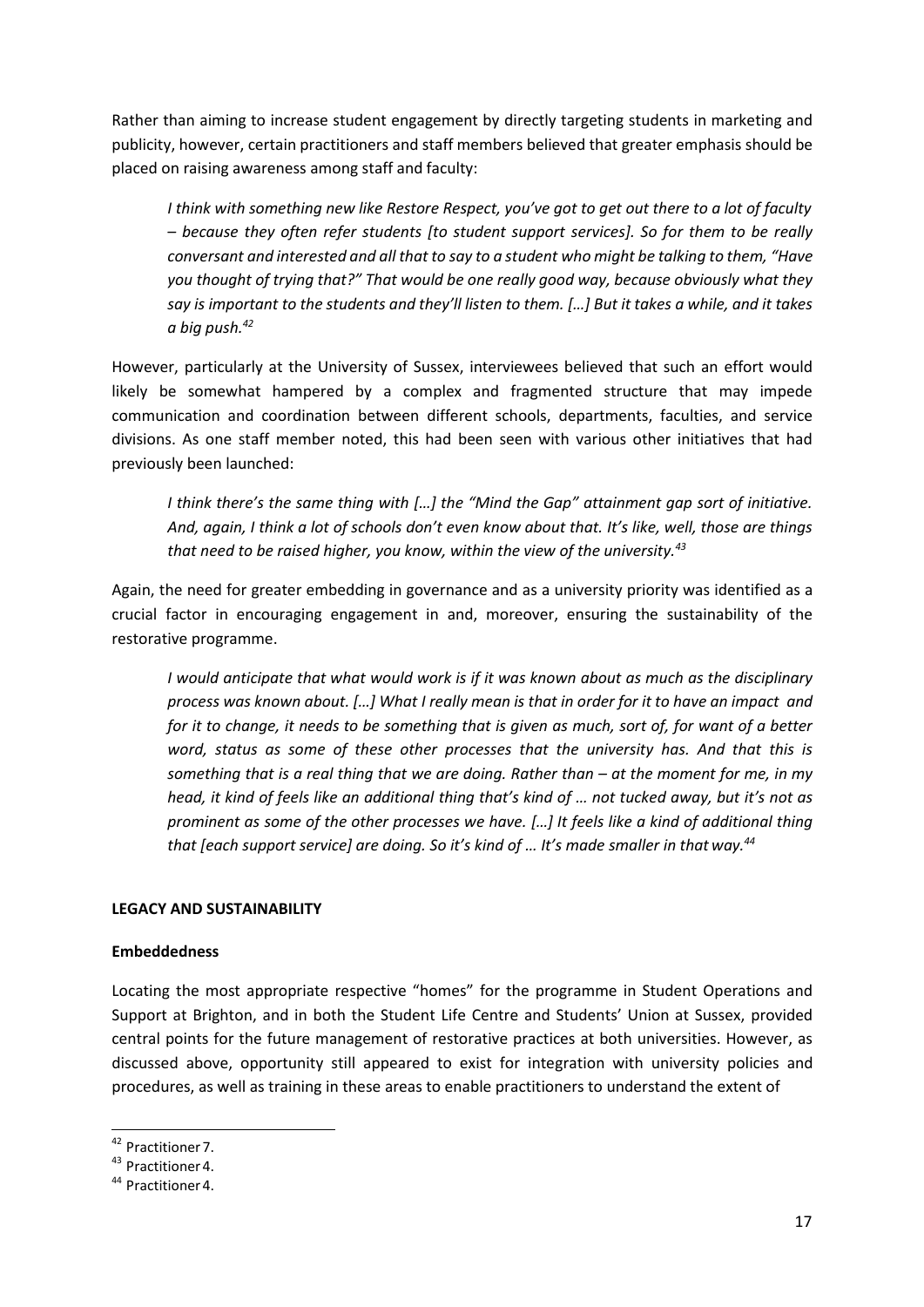their remit. As stated by practitioner 4, above, without such firm anchorage and support, the programme risked being perceived as merely an "add-on" or temporary initiative.

*It needs to be integrated into the disciplinary system. I mean, for example, with [a current case]: It's going to be helpful for staff and students just to know whether it's going down a disciplinary route or a restorative justice approach. I wasn't sure if I was doing the right thing or if I was standing in the way of other procedures or policies […] I mean, I don't think our disciplinary process has been repealed at all since this restorative justice approach has been introduced. It hasn't been updated in any way or had this taken into account.*<sup>45</sup>

*The training was great, the people were great – you know, all of that stuff – and it's a great idea. I don't have any criticisms of that, I just think all it needs is to be embedded more in a structure.<sup>46</sup>*

Further, while locating the programme in particular areas did provide a focal point for practitioners, the absence of a "restorative practices" manager to coordinate the programme and provide impetus for its continued progress prompted fears that the programme would either disperse or be absorbed into the existing practices of the division in which a practitioner was located.

#### <span id="page-18-0"></span>**Leadership and governance**

While the programme received positive buy-in from senior management on the whole, restructuring taking place simultaneously at both universities resulted in this manifesting unevenly and changeably. As with all staff and student stakeholders, levels of involvement were often determined by the extent to which individuals were personally interested in the project. This mostly affected the publicity around the programme, with little time afforded to collaborate on mutually agreeable messaging. While this was not the only factor hindering more large-scale publicity, certain practitioners expressed frustration at their perception that reputational concerns had played a part:

*I think there's a definite worry [on the part of the university] that you don't want to put negative messages out there. […] [But] I'm not sure that it's fair, because I don't think that it is a negative message. I think that [it depends on] the way we phrase what we're doing. […] If you look at [the roles of Student Support and Guidance Tutors], they're very well publicised. Very well publicised. Like, "we can support you with …", and then we list the problems. So if we can do that, then why can't we do a restorative …? – There's no difference. You know: "These are the problems that you might have, this is something that you can do to help." It's not negative – it's positive. […] "[Restorative practice] has had so much success in this and this and this, and we're bringing it to Brighton to help our students; to enhance our support even further than we already do." You know, it can be really positively spun.<sup>47</sup>*

*I'm so wanting it to work […] I think that really now, it's crux time that we take a stand […] and with restorative justice this is what we're saying: that it's not acceptable for people to*

<sup>&</sup>lt;sup>45</sup> Practitioner 1.

<sup>&</sup>lt;sup>46</sup> Practitioner 7.

<sup>&</sup>lt;sup>47</sup> Practitioner 6.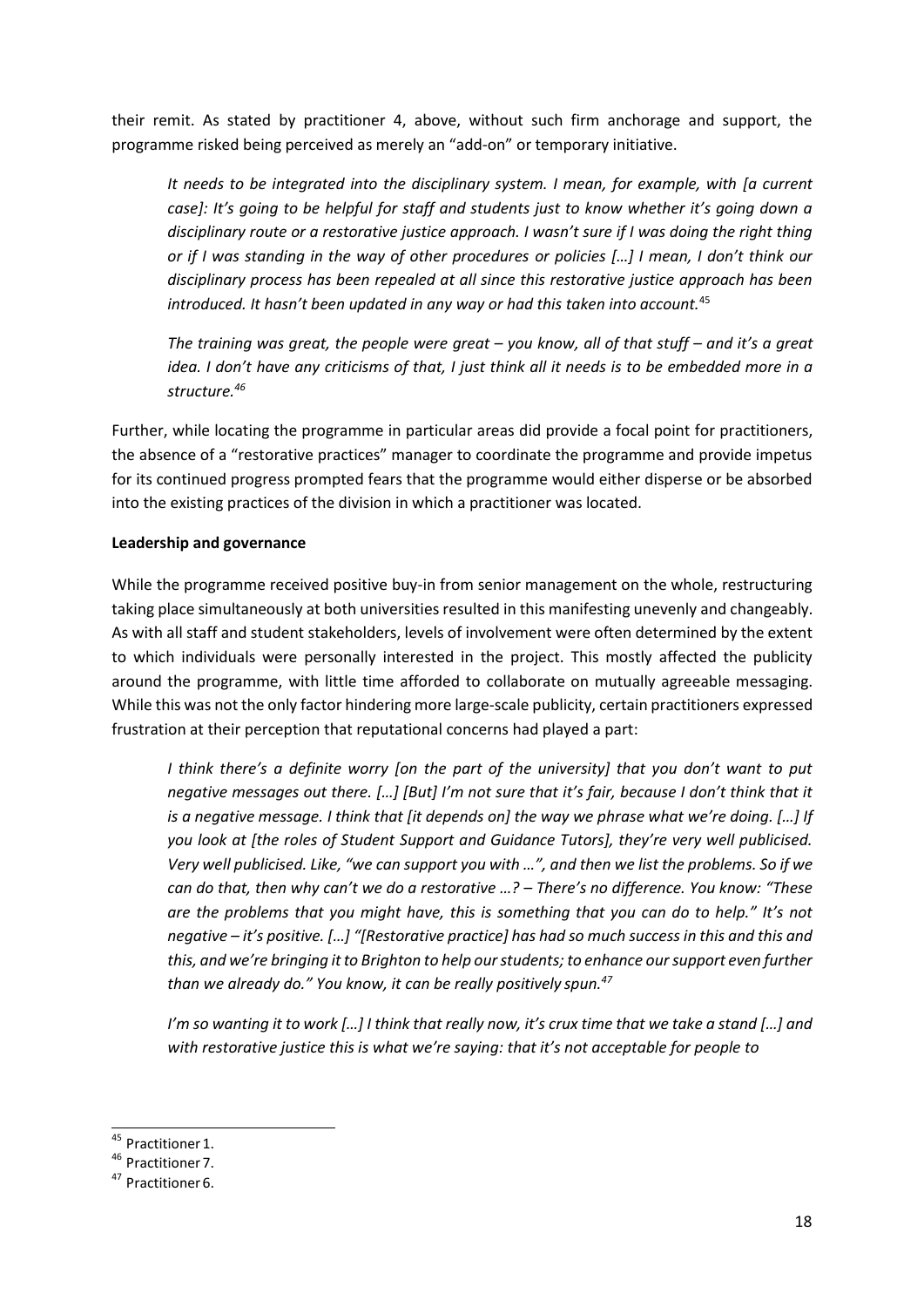*say those views to people and everything. So I think that it's really really important that we keep this project [going], but I just don't know how much Brighton is going to promote it.<sup>48</sup>*

#### <span id="page-19-0"></span>**Peer networks**

In advance of her departure, the project coordinator – who until that point had directed the training and supervision of the practitioners – provided linkages with local restorative justice practitioner networks as well as guidance on how to access appropriate supervision and continued professional development. Beyond these measures, practitioners were also advised to establish an inter- university peer support network which would allow facilitators to meet regularly. However, given that it was not a formalised network, and no one practitioner or manager was officially responsible for establishing and continuing communication between the practitioners, it was not clear how contact would be maintained.

*I think it will be useful for the group that was trained to stay together in some way, even if that's – it has been suggested maybe even just twice a year to share cases. So, for me to talk about my case and how that went. I think other people might find that valuable. […] I think probably the key thing is there needs to be a push from management – senior management – to instill the programme. Encouraging staff to attend these forums and meet a few times a year. Just a push from management I think to ensure that momentum's kept up. Otherwise it's going to get lost, I think.***<sup>49</sup>**

#### <span id="page-19-1"></span>**Staff turnover**

An additional concern on the part of practitioners and staff members was the issue of how to ensure sustainability when only a limited number of staff had been trained and future staff changes were likely. This issue particularly pertained to the Student Union, where officers are restricted to set term limits:

*I think more so with the Students' Unions, there's an issue of turnover. So permanent staff tend to stick around a little bit longer, but officers are there for one, maybe two years. So I think there needs to be something in the structure that someone has it within their job description, so they're kind of overseeing and making sure that as people move on and move away that new practitioners are trained, so that it doesn't end up at some stage in the future where there's only one person left who is actually trained to be a restorative justice practitioner.*

Given that restorative practitioners are not eligible for train-the-trainer training without considerable experience, it would not be possible to establish in-house training in the immediate future. Instead, continued training could be carried out through collaboration with external partners. Consistency in the form of training delivery would be ensured if undertaken with the guidance of the toolkit produced by the project team.

<sup>&</sup>lt;sup>48</sup> Practitioner 5.

<sup>&</sup>lt;sup>49</sup> Practitioner 1.